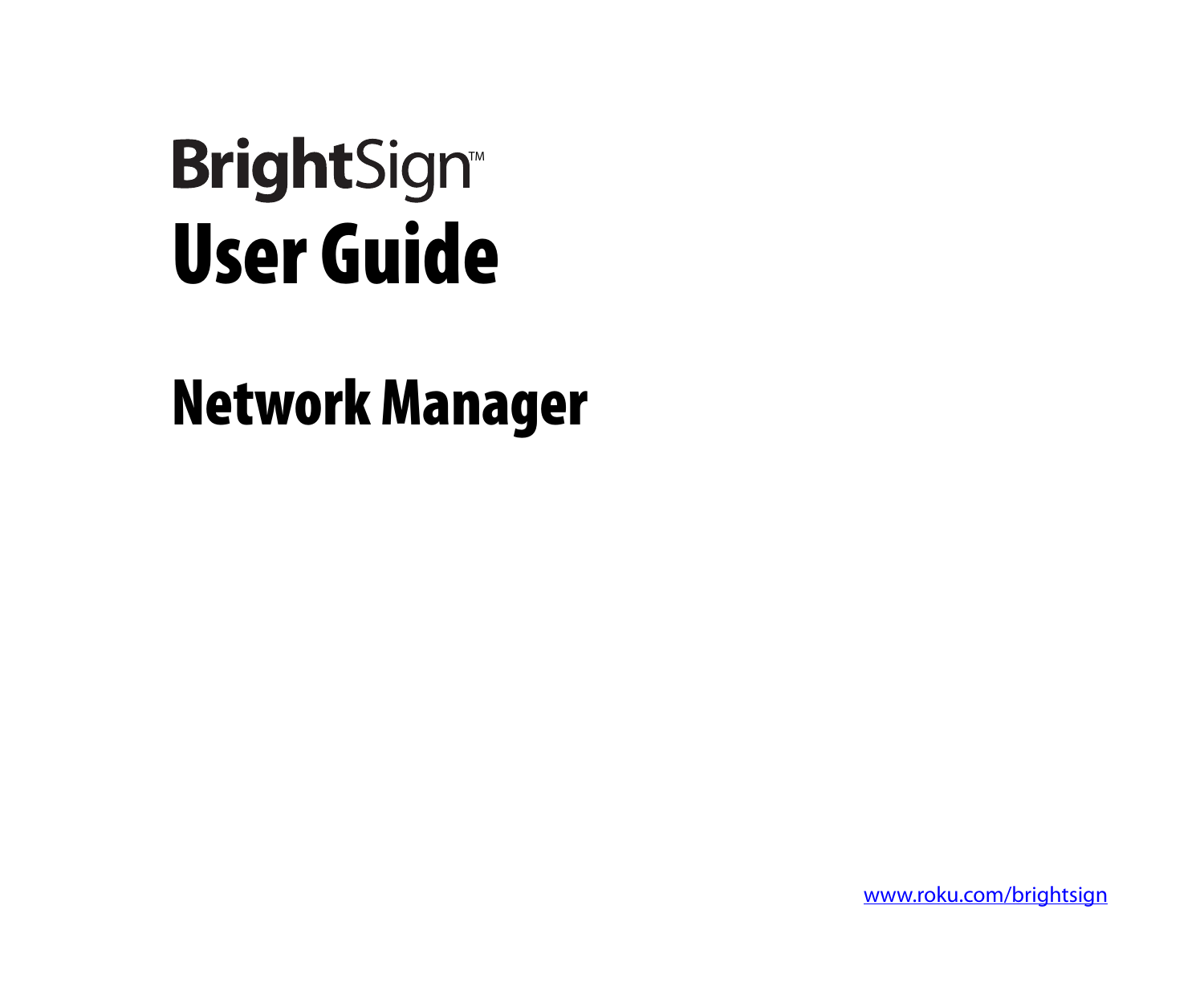#### **Copyright**

Copyright © 2008–2009 by BrightSign, a division of Roku, Inc. All rights reserved. Roku, the Roku logo, and the BrightSign logo are trademarks of Roku, Inc. Other brand and product names are trademarks or registered trademarks of their respective holders.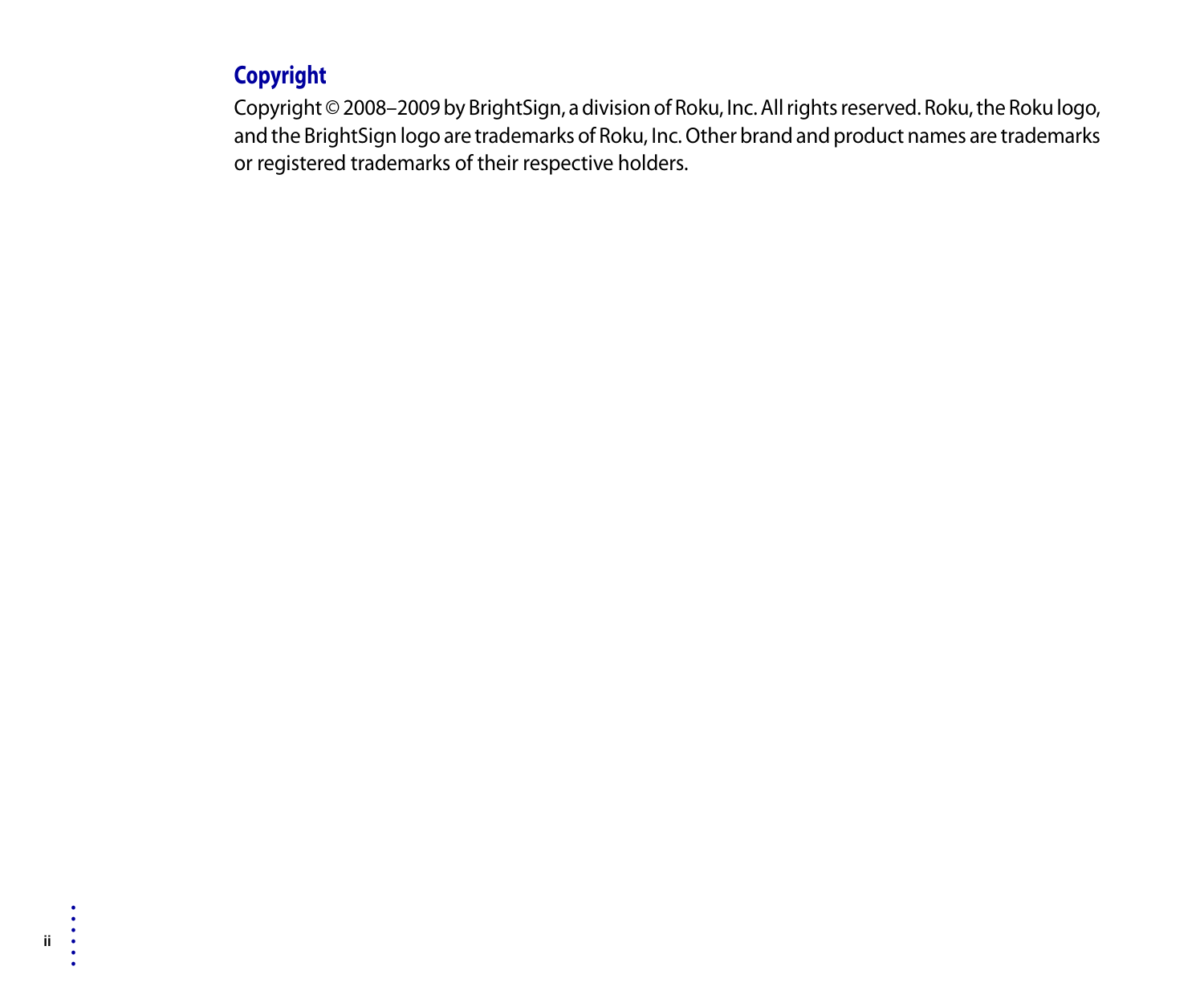#### **• • • • • • Contents**

| <b>Chapter 1</b> | <b>Getting Started</b>                                                                                         |  |
|------------------|----------------------------------------------------------------------------------------------------------------|--|
|                  | What is BrightSign Network Manager? (all intertainar continuum of the Vindon II of the Vindon II of the Vindon |  |
|                  | Signing into BrightSign Network Manager                                                                        |  |
|                  |                                                                                                                |  |
| <b>Chapter 2</b> | <b>Managing Presentations</b>                                                                                  |  |
|                  | Creating a presentation                                                                                        |  |
|                  |                                                                                                                |  |
|                  | Testing a presentation                                                                                         |  |
|                  | Revising a presentation                                                                                        |  |
|                  | Changing your presentation settings [1, 1, 1, 1, 1, 1, 1, 1, 1, 10] Changing your presentation settings        |  |
|                  | Scheduling a presentation                                                                                      |  |
|                  | Copying a presentation                                                                                         |  |
|                  | Renaming a presentation                                                                                        |  |
|                  | Deleting a presentation                                                                                        |  |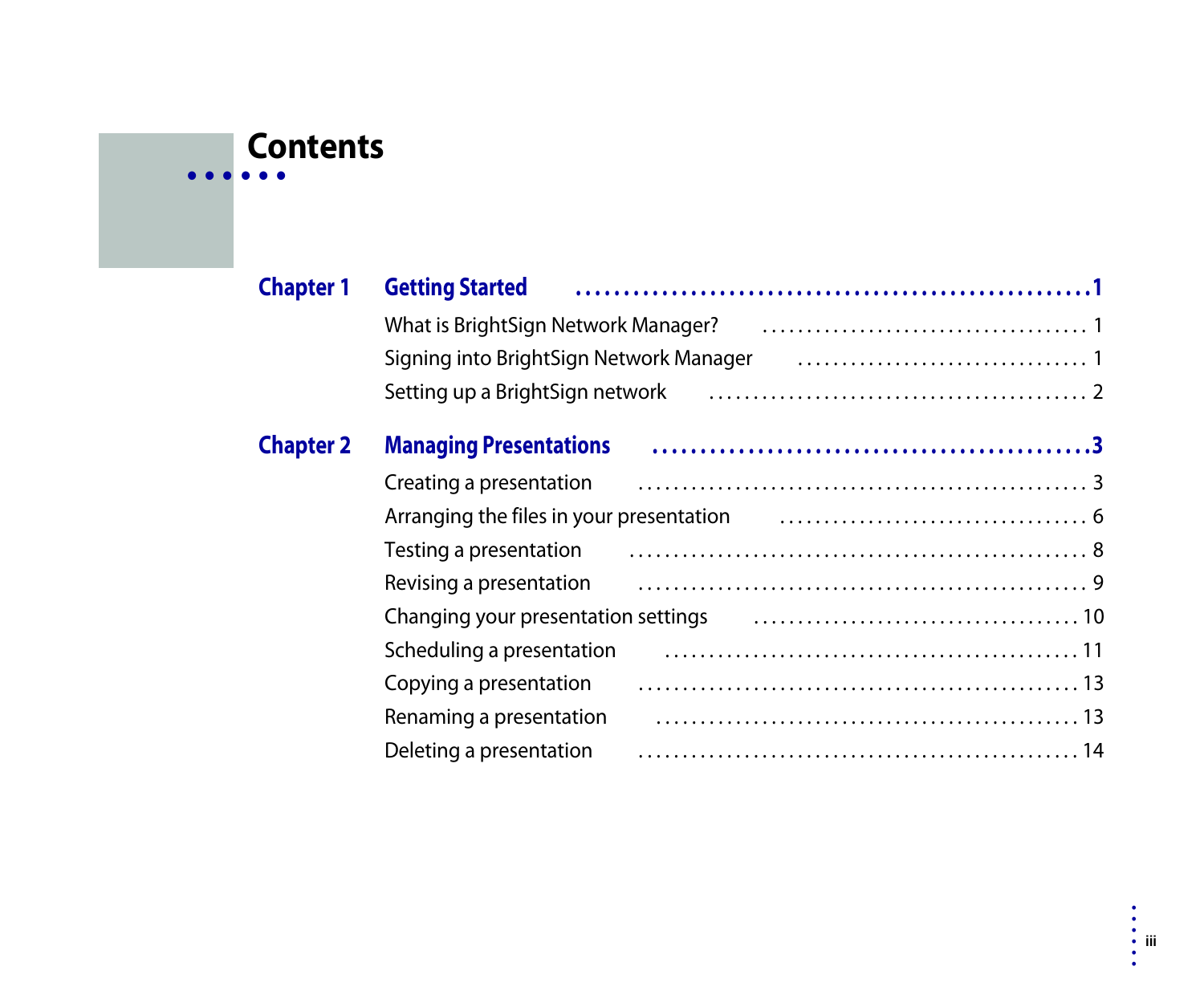| <b>Chapter 3</b> | <b>Managing Your BrightSign Network</b>                                                                                                                                                                                                                                                                                                                                                                                                                                |  |
|------------------|------------------------------------------------------------------------------------------------------------------------------------------------------------------------------------------------------------------------------------------------------------------------------------------------------------------------------------------------------------------------------------------------------------------------------------------------------------------------|--|
|                  | Adding units to your BrightSign network                                                                                                                                                                                                                                                                                                                                                                                                                                |  |
|                  | Creating distribution groups                                                                                                                                                                                                                                                                                                                                                                                                                                           |  |
|                  |                                                                                                                                                                                                                                                                                                                                                                                                                                                                        |  |
|                  | Viewing reports [17] University Contract Terminister Steve Terminister Steve Terminister Steve Terminister Steve Te<br>Downloading reports (and the continuum of the control of the control of the control of the control of the control of the control of the control of the control of the control of the control of the control of the control of<br>Creating custom presentations (example 20) and the Creating custom presentations (example 20) and the Creation |  |
|                  | Customizing a playlist you create with Bright Sign Network Manager 18<br>Updating your BrightSign software                                                                                                                                                                                                                                                                                                                                                             |  |

**iv** • • • • • •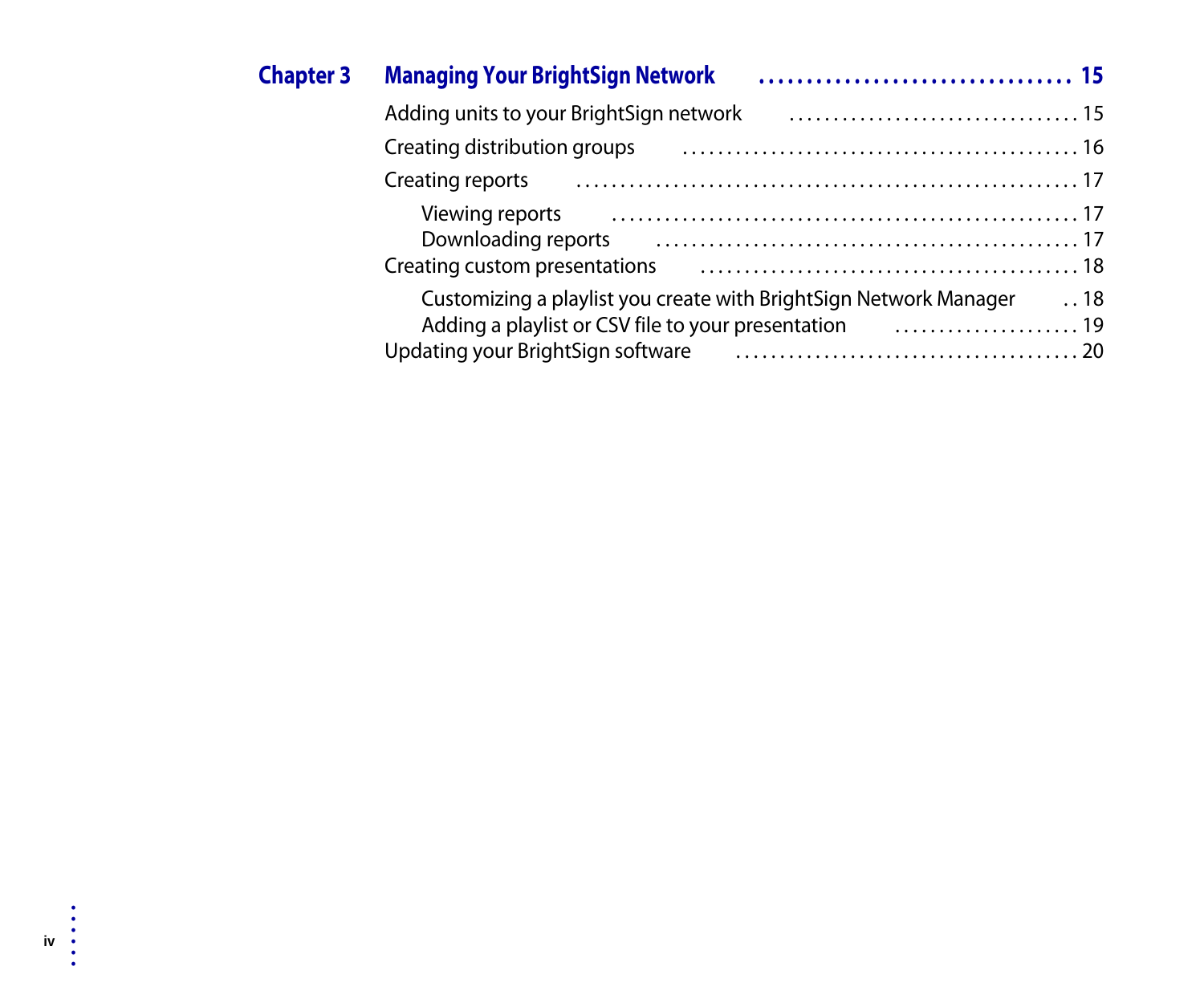## <span id="page-4-1"></span><span id="page-4-0"></span> Chapter 1 **• • • • • •** Getting Started

#### <span id="page-4-2"></span>What is BrightSign Network Manager?

BrightSign Network Manager enables you to deliver and manage your digital sign content via an Internet connection. You can use BrightSign Network Manager with Roku BrightSign HD2000 digital signs.

#### <span id="page-4-4"></span><span id="page-4-3"></span>Signing into BrightSign Network Manager

To use BrightSign Network Manager, you must contact Roku to obtain an account name, a user name and a password. Once you have received your account information, you can sign into the BrightSign website so you can create and manage your digital sign content.

- **1** Go to **[www.BrightSignNetworkManager.com](http://www.brightsignnetworkmanager.com)**.
- **2** Click **Account** and enter your account name.
- **3** Click **User name** and enter your user name.
- **4** Click **Password** and enter your password.
- **5** Click **Sign In**.

| ROKU BrightSign <sup>-</sup><br>Network Manager |                                            |                   |  |
|-------------------------------------------------|--------------------------------------------|-------------------|--|
|                                                 | Sign In                                    |                   |  |
|                                                 | <b>Account:</b><br>User name:<br>Password: | Sign In           |  |
|                                                 |                                            |                   |  |
|                                                 |                                            | © 2008 Roku, Inc. |  |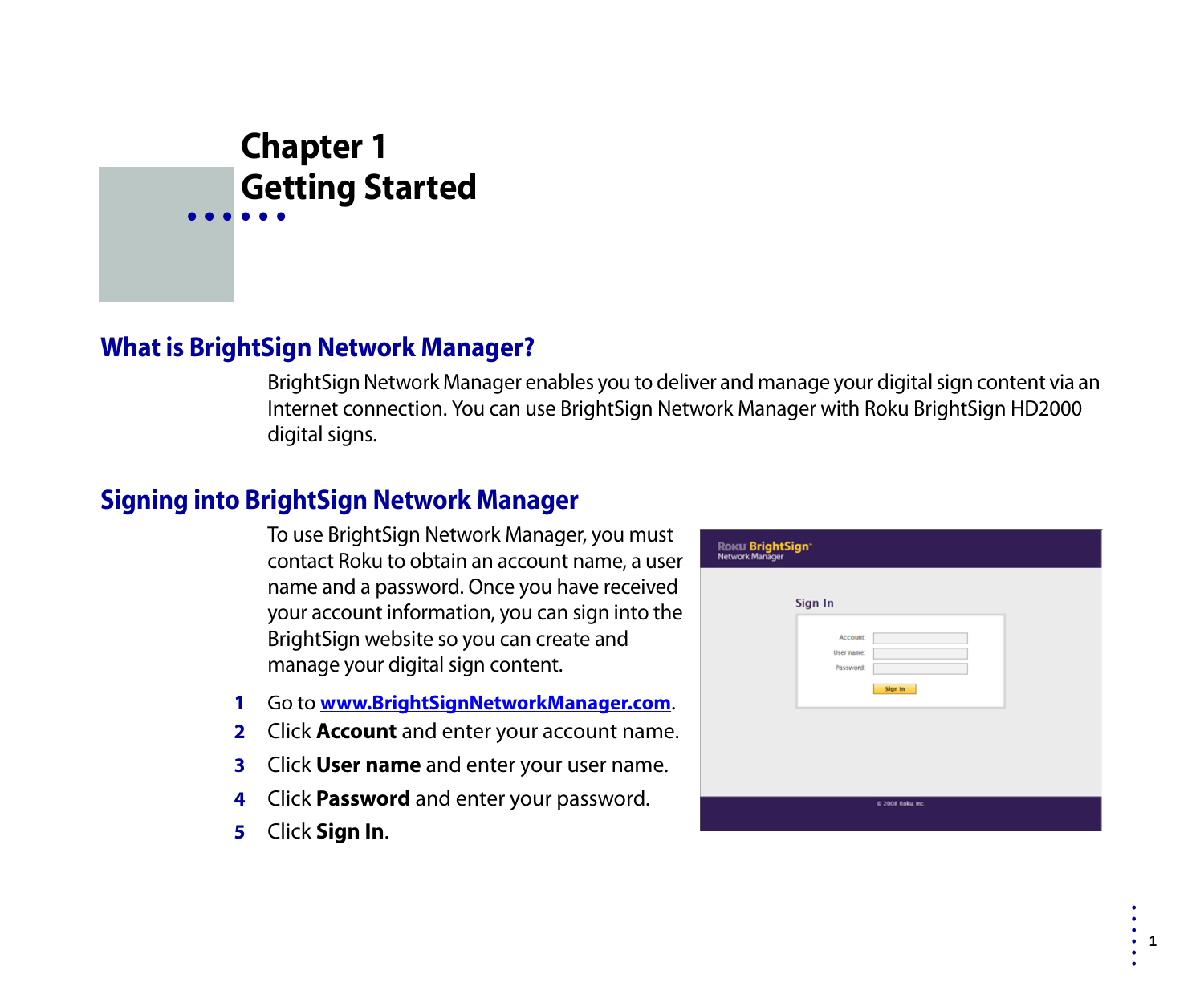• •

•

#### <span id="page-5-1"></span><span id="page-5-0"></span>Setting up a BrightSign network

To use BrightSign Manager, you must first set up the BrightSign HD2000 units and connect them to a network with Internet access as described in the HD2000 documentation. Next, you must prepare your CF/SD cards for use on a BrightSign network.

#### **To prepare CF/SD cards for a BrightSign network:**

- **1** Sign into your BrightSign Network Manager account (see **["Signing into BrightSign Network](#page-4-3)  [Manager"](#page-4-3)** for details).
- **2** Create the group for which you want to prepare the CF/SD card (see **["Creating distribution](#page-19-1)  [groups"](#page-19-1)** for details).
- **3** Download the Setup File to your computer:
	- **a** Click **Setup** in the upper-right corner of the screen. 1 Download the Setup File to your computer
	- **b** Click the **Group** list, and select the group for which you want to prepare the CF/SD card.
	- **c** Click the **Time Zone** list and select the time zone for which you want to prepare the CF/SD card.
	- **d** Click **Download Setup File**.
- **4** Extract the Setup File onto your CF/SD card:
	- **a** Insert the CF/SD card into a card reader that is connected to your computer.
	- **b** Extract the **Setup File** onto the CF/SD card.
	- **c** Repeat steps 4a and 4b to prepare a separate CF/SD card for each BrightSign in this group and time zone.
- **5** Prepare CF/SD cards for other BrightSign groups and time zones by repeating steps 2–4 and selecting the appropriate options for the other groups and time zones.

#### **Setup**



Note: To create Setup Files for additional BrightSign groups and time zones, repeat steps 1-5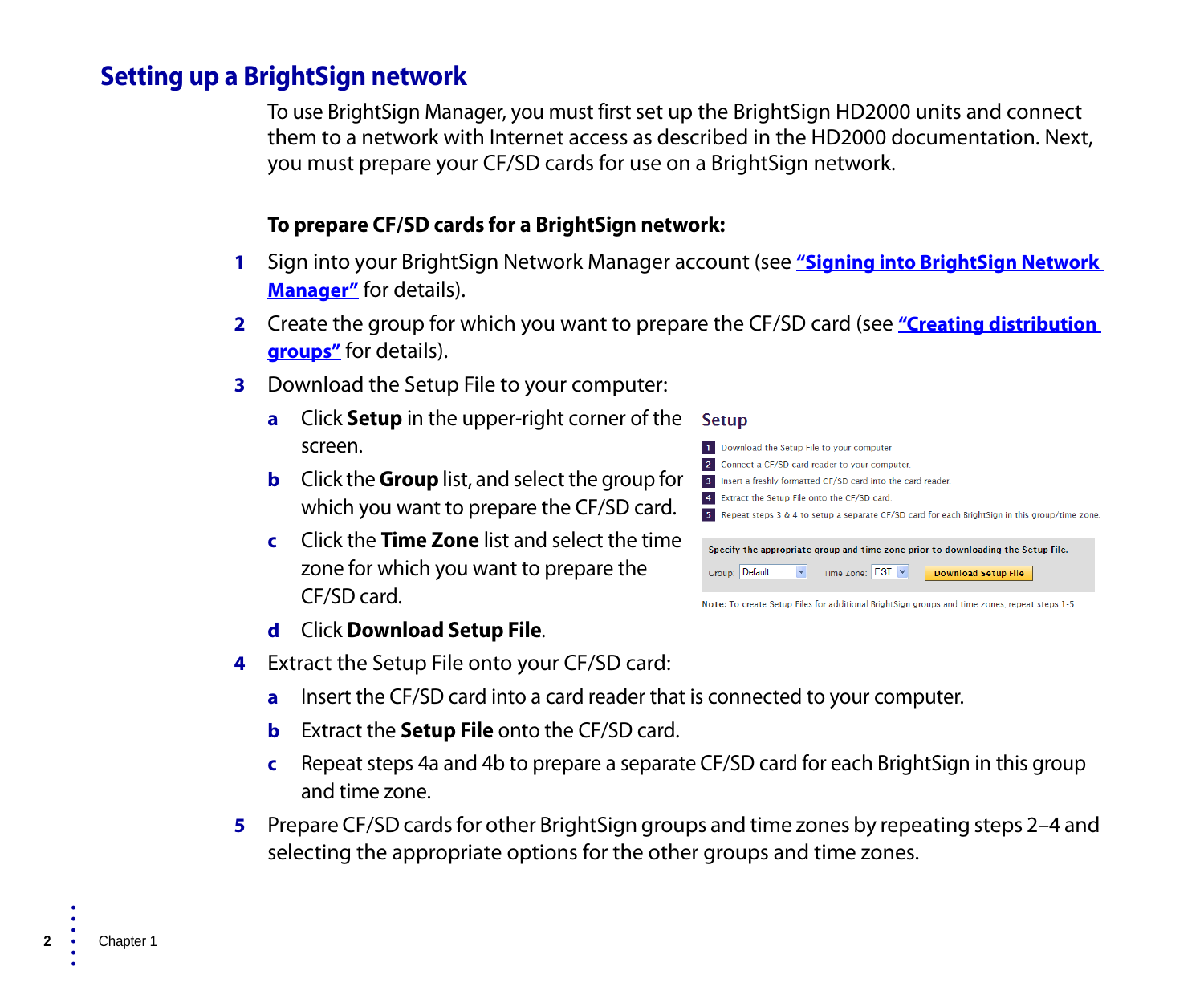### <span id="page-6-1"></span><span id="page-6-0"></span> Chapter 2 **• • • • • •** Managing Presentations

This chapter shows you how to create presentations and deliver them to the units in your BrightSign network.

#### <span id="page-6-2"></span>Creating a presentation

When you create a presentation, you select the overall layout of the screen and the content you want to include. For example, you can specify that you want to split the screen vertically into two regions: one region for video and the other region for graphics.

- **1** Sign into your BrightSign Network Manager account (see **["Signing into BrightSign Network](#page-4-4)  [Manager"](#page-4-4)** for details).
- **2** Select the layout for your presentation:
	- **a** Click **Create Presentation**.
	- **b** Click one of the template samples: **Full screen**, **2-zone horizontal**, **2-zone vertical, 3-zone**, **5-zone**, or **5-zone with clock**.
	- **c** Click **HDMI** or **VGA** and then select the resolution setting from the list.
	- **d** Enter a name for your presentation, and then click **Continue**.

| Choose a template for your presentation |                                     | $\times$                                 |
|-----------------------------------------|-------------------------------------|------------------------------------------|
| $\mathbf{1}$<br><b>Full Screen</b>      | $\overline{2}$<br>2-zone horizontal | 2-zone vertical                          |
|                                         |                                     |                                          |
| D<br>$\overline{3}$<br>3-zone           | E<br>9<br>$\overline{5}$<br>5-zone  | 9<br>5 <sup>1</sup><br>5-zone with clock |
| <b>Screen Resolution:</b>               | $\odot$ HDMI<br>O VGA               |                                          |
|                                         | 1080i                               |                                          |
| <b>Name your Presentation:</b>          | Presentation 1                      |                                          |
|                                         | Continue<br>Cancel                  |                                          |

•

• •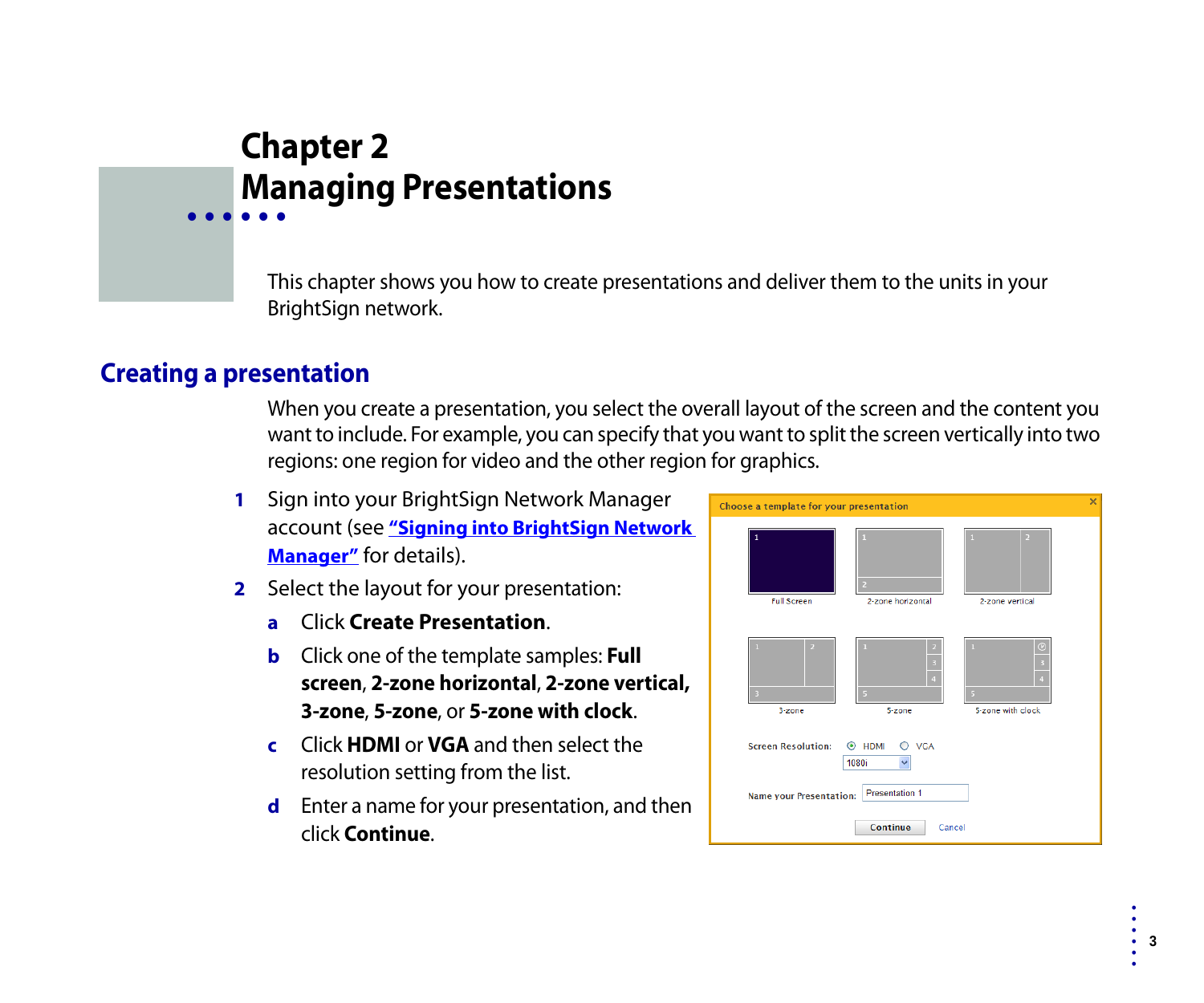- **3** Upload files to your library:
	- **a** Click **Upload New Files**.
	- **b** Do either of the following:
		- To add files from your local computer drives, click **Upload content from your local drive**, select the files you want to add, and then click **Open**. The upload status appears next to each filename while the files are uploading, and a check appears next to each filename when the upload is done.

| ROKU BrightSign <sup>-</sup><br>Network Manager                                 | Home | <b>My Files</b> | <b>Scheduling</b> | <b>Reports</b> | <b>Groups</b> | <b>Units</b> |
|---------------------------------------------------------------------------------|------|-----------------|-------------------|----------------|---------------|--------------|
| <b>Upload New Files</b>                                                         |      |                 |                   |                |               |              |
| <b>Upload content from your local drive</b><br>Use content from a remote server |      |                 |                   |                |               |              |
| Upload a custom playlist file (advanced editing)                                |      |                 |                   |                |               |              |
| Upload a CVS file (advanced editing)                                            |      |                 |                   |                |               |              |
|                                                                                 |      |                 |                   |                |               |              |
|                                                                                 |      |                 |                   |                |               |              |

- To access files from a server, click **Use content from a remote server**, enter the server's address followed by the filename, and then click **Add**. For example, if your file is called video23.mpg and it is stored in the files folder on the roku.com server, you need to enter **http://roku.com/files/video23.mpg**. When the file is done uploading, click **OK**.
- **c** Click **Finished**.
- **d** Repeat steps **3a 3c** to add other files to your library.
- **4** Add files from your library to your presentation:
	- **a** Under **Files**, check the boxes next to the files you want to include in this presentation. **Files**

|                                                 | Add to Presentation +               | <b>Upload New Files</b> |              |                     |         | Filter By: $ $ (all shown) $ $ $\vee$ $ $ |  |
|-------------------------------------------------|-------------------------------------|-------------------------|--------------|---------------------|---------|-------------------------------------------|--|
| $\Box$                                          | <b>Name</b>                         | <b>Size</b>             | <b>Usage</b> | Posted              | Comment |                                           |  |
| [ ⊡                                             | ActivateYourPlayer.png              | $\mathbb{m}$ 39 KB      | unused       | 2008-07-24 12:39:47 |         | $\blacktriangle$<br>Add                   |  |
| $\Box$                                          | activation_page.png                 | $\mathbb{m}$ 46 KB      | unused       | 2008-07-24 12:39:49 |         | Add                                       |  |
| $\sqrt{2}$                                      | ActivationCode.png                  | $\mathbb{m}$ 36 KB      | unused       | 2008-07-24 12:39:50 |         | Add                                       |  |
| $\Box$                                          | Add-Play.png                        | $\mathbb{m}$ 32 KB      | unused       | 2008-07-24 12:39:51 |         | Add                                       |  |
| $\sqrt{2}$                                      | Congratulations.png                 | $\mathbb{I}$ 43 KB      | unused       | 2008-07-24 12:39:58 |         | Add                                       |  |
| $\Box$                                          | credits_lastpage.png                | <b>Ⅲ 99 KB</b>          | unused       | 2008-07-24 12:40:00 |         | Add                                       |  |
| $\overline{\mathbf{v}}$ $\overline{\mathbf{v}}$ | ealogo2.jpg                         | $m$ 35 KB               | unused       | 2008-07-24 12:51:49 |         | Add                                       |  |
| $\Box$                                          | FactoryReset_detail.png             | $\mathbb{Z}$ 35 KB      | unused       | 2008-07-24 12:40:08 |         | Add                                       |  |
| 口回                                              | MyWireless.png                      | <b>百58 KB</b>           | unused       | 2008-07-24 12:40:21 |         | Add                                       |  |
|                                                 | At a Afflication was accounted from | $m = 225$ $1/2$         | المستحددة    | 3000 07 34 13-40-37 |         | 4.11                                      |  |
|                                                 | Add to Presentation +               |                         |              |                     |         |                                           |  |

**TIP:** To quickly check or uncheck all your files, click the box next to the **Name** column heading.

• •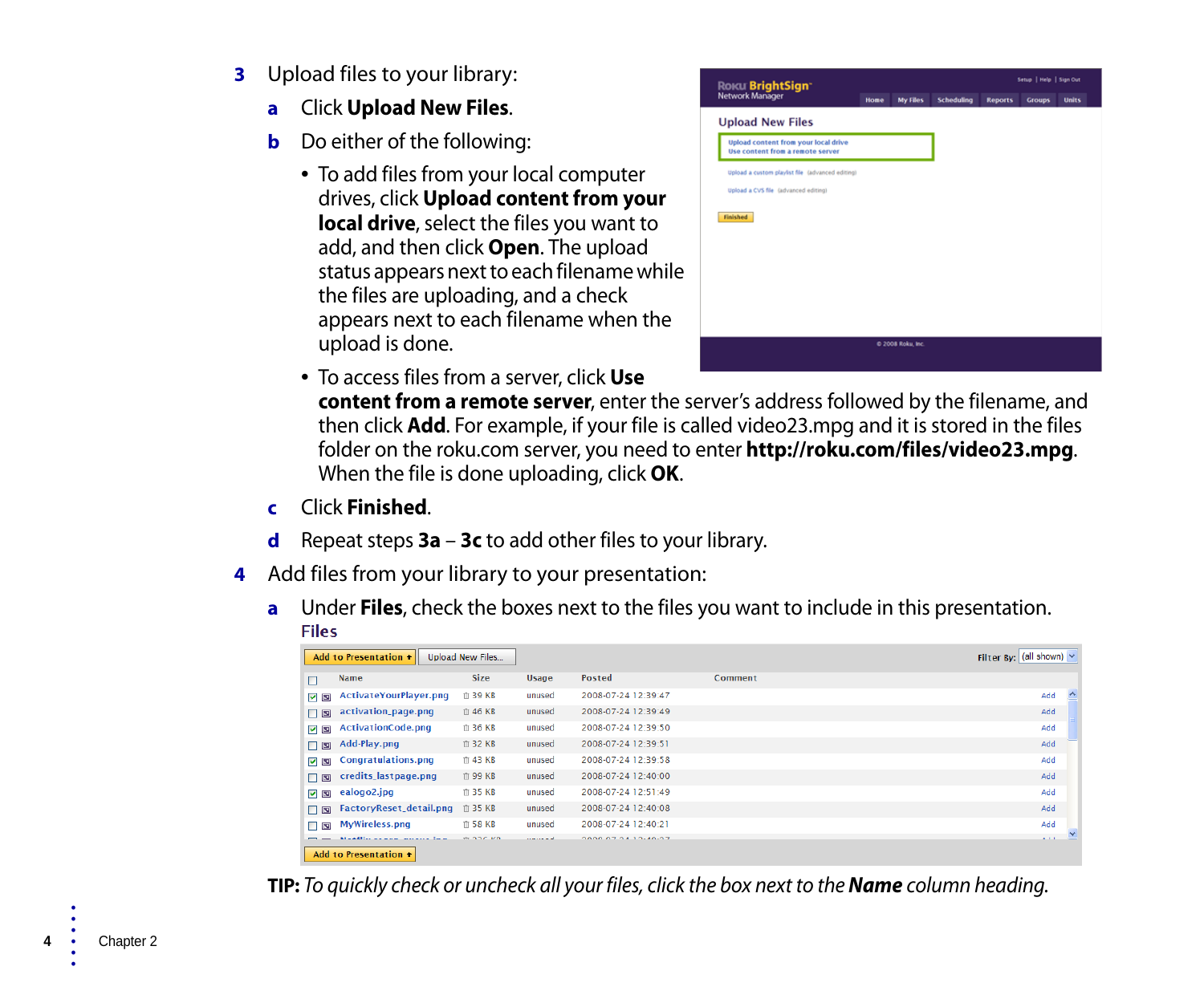- **b** Click **Add to Presentation**.
- **c** Do either of the following:
	- Click **Continue** to add other files to your presentation.
	- Click **Layout** to position the files within your template.

**NOTE:** If your presentation has only one zone, the **Layout** option is replaced by **Play Order**. This option enables you to define the sequence in which the files play.

**5** (Optional) Add an RSS feed to your presentation:

**NOTE:** If your presentation includes more than one zone, you can add either an RSS feed or text in the zone that is designated for this type of content.

**a** Under **Widgets**, click **RSS Feed Widget**.

| <b>Widgets</b>                                  |
|-------------------------------------------------|
| Add a widget to the selected presentation above |
| <b>RSS Feed Widget</b>                          |

Type or paste the URL below

- **b** Enter the web address for the RSS feed.
- **c** Click **Every 30 minutes** and select how often you want to refresh this RSS feed.
- **d** Click **Add**.
- **6** (Optional) Add text to your presentation:
	- **a** Under **Widgets**, click **Text Widget**.
	- **b** Enter the text you want to include. To insert a pause between text segments, press **Enter**. Do not press **Enter** unless you want to insert a pause between text segments.
	- **c** Click **Add**.





Every 30 minutes v

Add

Cancel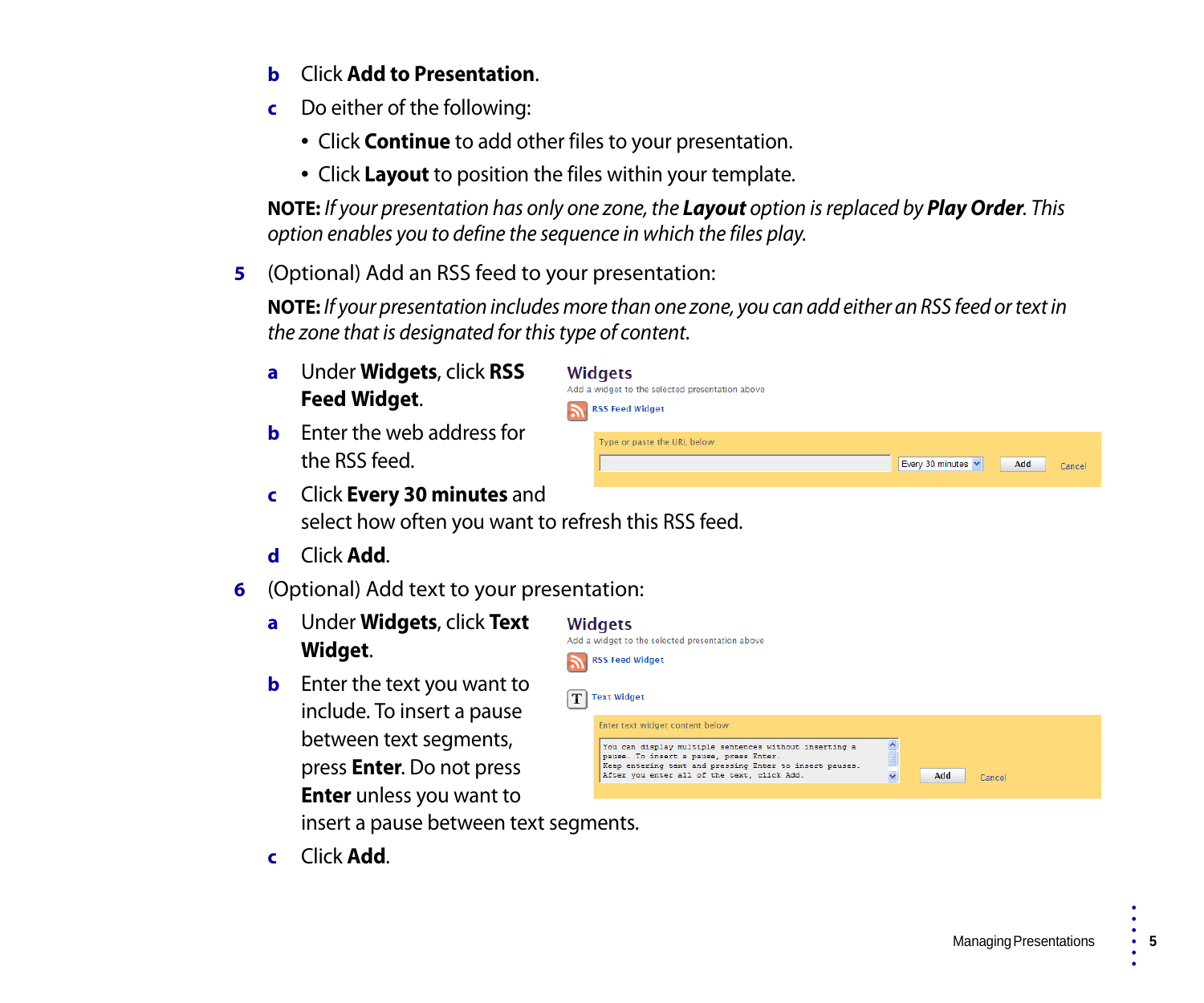- **7** (Optional) Enter a comment for this presentation:
	- **a** Under **Presentation**, click **Add a comment**.
	- **b** Enter a description or any other notes you want to include about this presentation. The comment does not appear during playback of the presentation.
	- **c** Click **Save**.

| BNM <sub>1</sub>        | $\checkmark$                 | Created: 2008-07-24 12:36<br><b>Status: INACTIVE</b> |
|-------------------------|------------------------------|------------------------------------------------------|
|                         | WiredWireless_050208.png     | remove                                               |
| $\Xi$                   | Welcome.png                  | remove                                               |
| $\mathbf{v}$            | <b>Clock</b>                 |                                                      |
| $\overline{\mathbf{z}}$ | ealogo2.jpg                  | remove                                               |
| ◉                       | autoplay.bsp                 | edit                                                 |
|                         | Enter your comment text here |                                                      |
|                         | Cancel<br>Save               |                                                      |

#### <span id="page-9-1"></span><span id="page-9-0"></span>Arranging the files in your presentation

After you select the screen layout and the files you want to include in your presentation, you need to indicate where you want each file to appear on the screen and in which order you want the files to appear.

**Presentation** 

- **1** If necessary, open the presentation you want to arrange:
	- **a** Sign into your BrightSign Network Manager account (see *"Signing into BrightSign* **[Network Manager"](#page-4-4)** for details).
	- **b** Click the **My Files** tab.
	- **c** Click the **Presentations** list and select the presentation you want to arrange.
- **2** If you presentation includes more than one zone, indicate where you want each file to appear on the screen:
	- **a** Click **Layout**.
	- **b** Move a file to another zone by clicking the circle in the new zone.

**TIP:** Use the thumbnail image in the upper-left corner of the screen to see where the various zones are located on the screen. By default, files are placed in Zone 1. Other items such as text, an RSS feed, and the clock, cannot be moved to other zones.

**c** Click **Save** to confirm your changes and proceed to defining the play order.

• •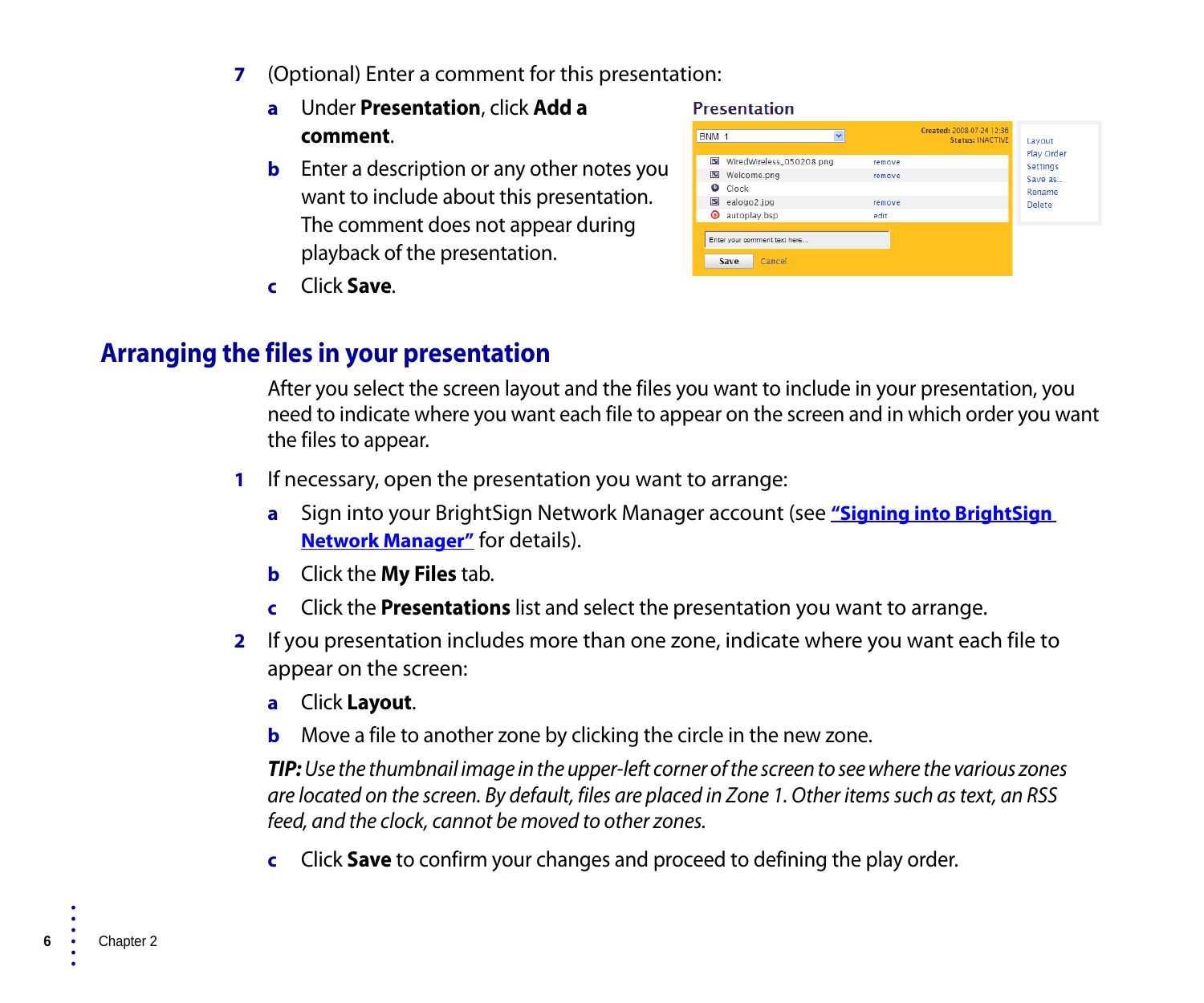| Layout                      |                                                   |            |            |           |        |         |
|-----------------------------|---------------------------------------------------|------------|------------|-----------|--------|---------|
| $\overline{2}$              | Set files in the zones you want them to play      |            |            |           |        | Save    |
| $\overline{\mathbf{3}}$     | <b>Presentation Files</b>                         | Zone 1     | Zone 2     | Zone 3    | Zone 4 | Zone 5  |
| $\overline{4}$              | $\overline{\mathbf{r}}$<br>ActivateYourPlayer.png | $\odot$    | $\bigcirc$ | C         |        |         |
|                             | ActivationCode.png                                | $\odot$    | $\bigcap$  | $\subset$ | ∩      |         |
| Template: 5-zone with clock | Congratulations.png                               | $\odot$    | $\bigcap$  | C         |        |         |
|                             | alogo2.jpg                                        | $\odot$    | $\bigcirc$ |           |        |         |
|                             | O Clock                                           | $\bigcirc$ | $\odot$    | $\cap$    |        |         |
|                             | $\bullet$ Text                                    | $\bigcirc$ | $\bigcap$  | $\bigcap$ |        | $\odot$ |
|                             |                                                   |            |            |           |        | Save    |

- **3** Indicate the order in which you want the files to play:
	- **a** Under **Zone 1**, change the numbers next to each file to indicate the playback sequence for that zone.
	- **b** Click **Update Zone 1**.
	- **c** Repeat this process for any other zones that have been assigned multiple files.
	- **d** After you update all of the zones, click **Finished**.

| Zone           |                        |                      |
|----------------|------------------------|----------------------|
|                | ActivateYourPlayer.png |                      |
| $\overline{2}$ | ActivationCode.png     |                      |
| 3              | Congratulations.png    |                      |
|                |                        | <b>Update Zone 1</b> |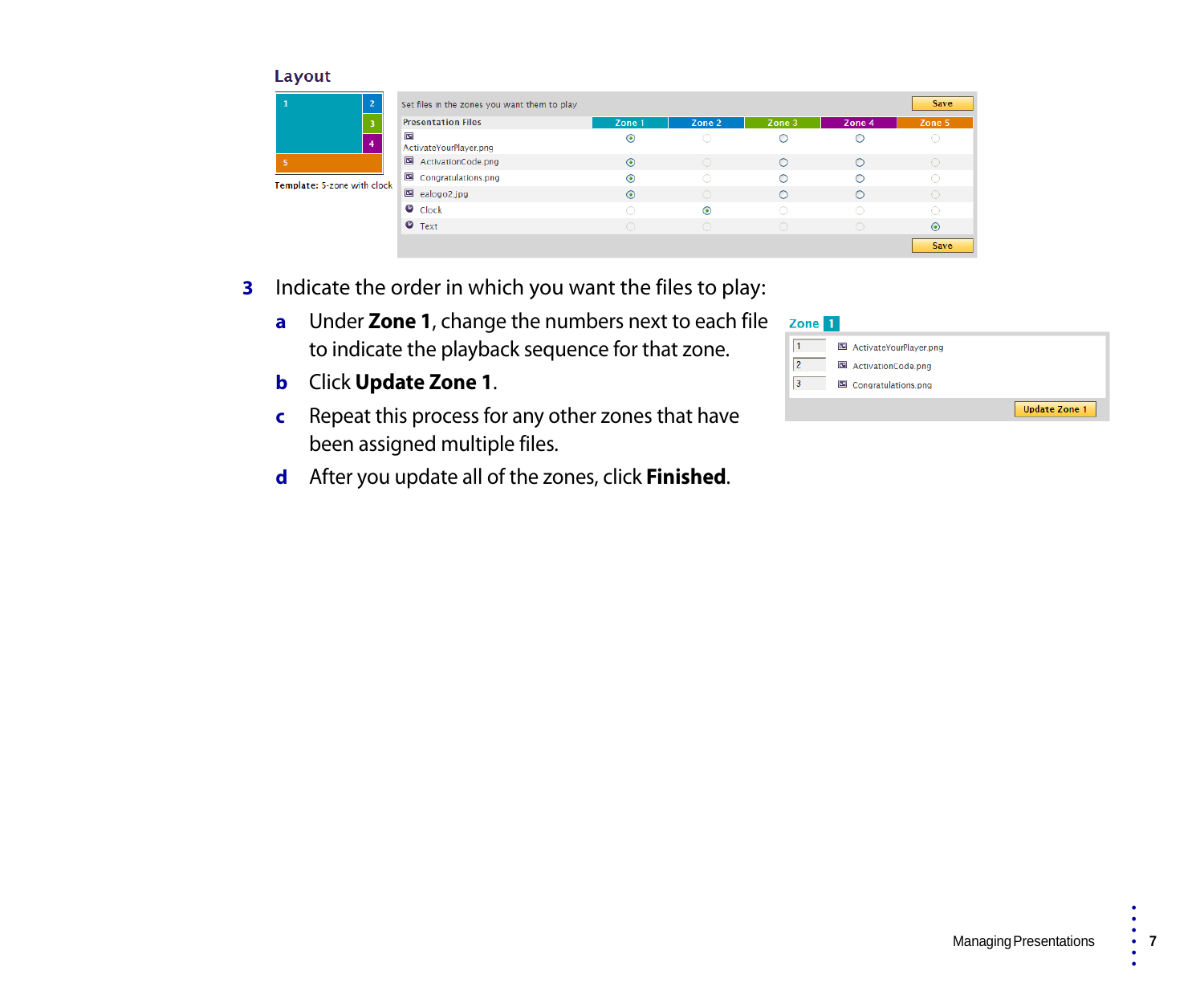#### <span id="page-11-0"></span>Testing a presentation

After you arrange the files in your presentation, you need to test the presentation to make sure it plays as you intended. To test the presentation, run it on a BrightSign that is attached to your local network.

**Preview Presentation** 

- **1** Prepare a CF/SD card for the LocalTest group (see **["Setting up a BrightSign network"](#page-5-1)** for details.)
- **2** Select the presentation you want to test:
	- **a** Click the **Scheduling** tab.

**TIP:** You can also access the scheduling screen by clicking **Schedule Presentation** on the home screen.

- **b** Under Unscheduled Presentations, click the presentation you want to test.
- **3** Test the presentation:
	- **a** Click **Test Presentation**.
	- **b** Insert the LocalTest group card you prepared in step 1 into a BrightSign that is connected to your network and is currently turned off.
	- **c** Click **Start Test**.
	- **d** Turn on the BrightSign.
	- **e** Wait for the presentation to download and play on the BrightSign.
- **4** Do one of the following:
- Test this presentation on your locally networked BrightSign before scheduling it. To test your presentation: Set up a CF/SD card for the LocalTest group Insert the LocalTest group card into a powered off BrightSign that is connected to the network Press the Start Test button below. Power on the BrightSign. Wait for the presentation to download to the BrightSign and run. **Test Presentation Skip Test** Cancel To test your presentation Set up a CF/SD card for the LocalTest group (if you don't already have one) Insert the LocalTest group card into a powered off BrightSign that is connected to the network. Press the Start Test button below. Power on the BrightSign. Wait for the presentation to download to the BrightSign and run If the test is successful, you're ready to schedule your presentation. If the test is not successful, modify your presentation as needed, and then return to this screen to retest the presentation. **Start Test**
- If your presentation did not play as intended, click **Cancel** and follow the steps in the next section, **["Revising a presentation"](#page-12-0)** before you continue.
- If the test was successful and your presentation played as intended, click **Skip Test** and follow the steps in **["Scheduling a presentation"](#page-14-0)** to continue.

• •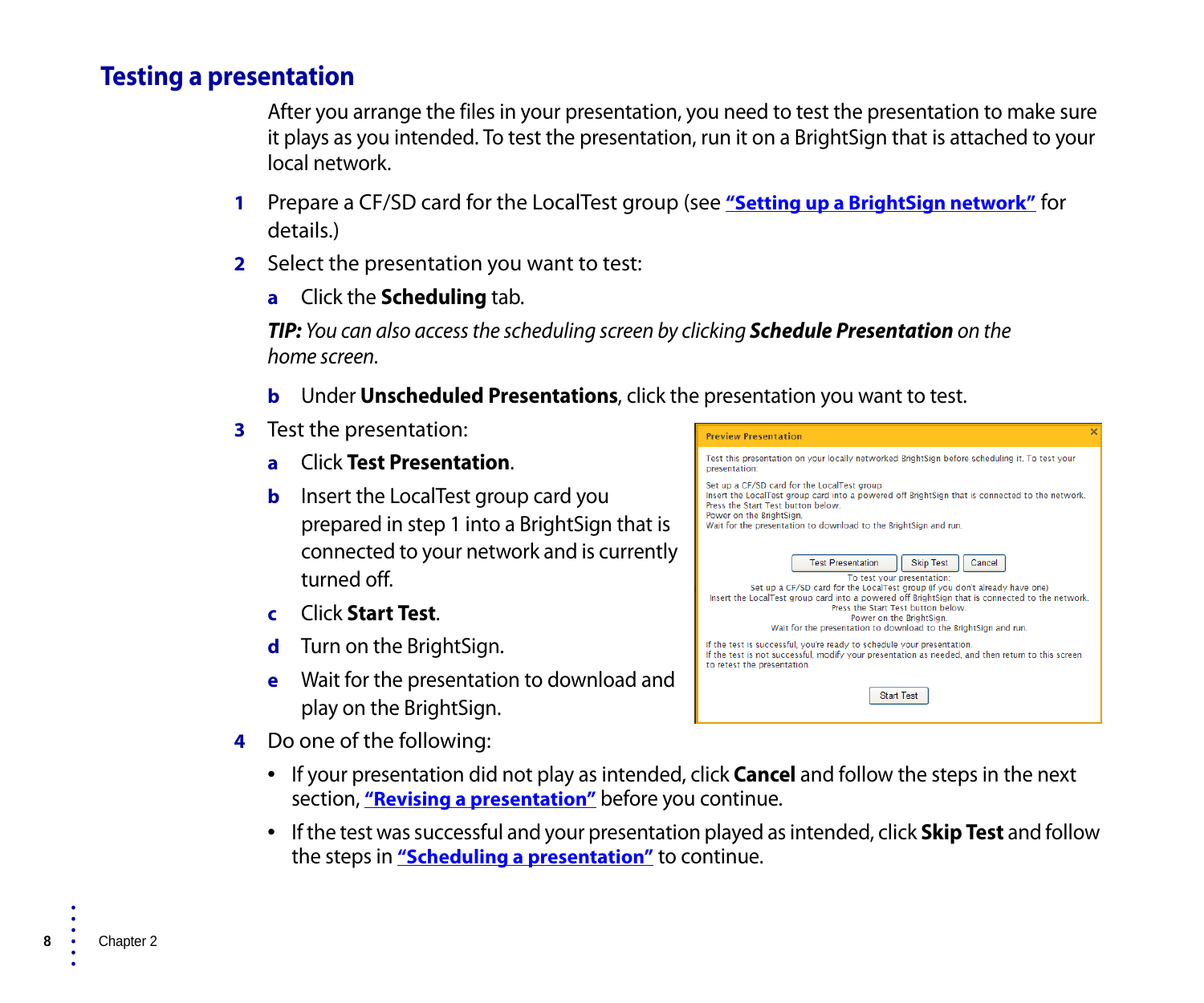#### <span id="page-12-0"></span>Revising a presentation

If your presentation does not play as you intended, or you simply want to make enhancements, you can revise your presentation.

**NOTE:** Once you create a delivery schedule for you presentation, you cannot change the content in your presentation unless you cancel the schedule.

- **1** Open the presentation you want to revise:
	- **a** Sign into your BrightSign Network Manager account (see **["Signing into BrightSign Network](#page-4-4)  [Manager"](#page-4-4)** for details).

**Presentation** 

- **b** Click the **My Files** tab.
- **c** Click the **Presentations** list and select the presentation you want to revise.
- **2** Do any of the following:
	- Remove a file from the presentation. Under **Presentation**, click **remove** next to the file name.
	- Assign files to a specific area on the screen (see **["Arranging the files in your](#page-9-0)  [presentation"](#page-9-0)** for details.)
	- Set the order in which the files play (see **["Arranging the files in your presentation"](#page-9-0)** for details.)

| BNM 1     | $\ddot{\phantom{0}}$                           | Created: 2008-07-24 12:36<br><b>Status: INACTIVE</b> | Lavout<br><b>Play Order</b> |
|-----------|------------------------------------------------|------------------------------------------------------|-----------------------------|
| ⊡         | WiredWireless_050208.png                       | remove                                               | <b>Settings</b>             |
| 回         | Welcome.png                                    | remove                                               | Save as                     |
| $\bullet$ | Clock                                          |                                                      | Rename                      |
| ⊡         | ealogo2.jpg                                    | remove                                               | <b>Delete</b>               |
| ◉         | autoplay.bsp                                   | edit                                                 |                             |
|           | Enter your comment text here<br>Cancel<br>Save |                                                      |                             |

- Add a file, widget, text, or comment to the presentation (see **["Creating a presentation"](#page-6-2)** for details).
- Edit a text widget on a Windows PC. Under **Widgets**, highlight the text on the screen and then press **Ctrl + C**. Open **Notepad** and paste the text into a new note by pressing **Ctrl + P**. Revise the note in Notepad, and then highlight all of the text and press **Ctrl + C**. Return to the BrightSign Network Manager screen, and under **Presentation**, click **remove** next to **Text**. Under **Widgets**, click **Text Widget**, and then press **Ctrl + P** to paste the revised text into the text widget. Click **Add** to accept the revised text.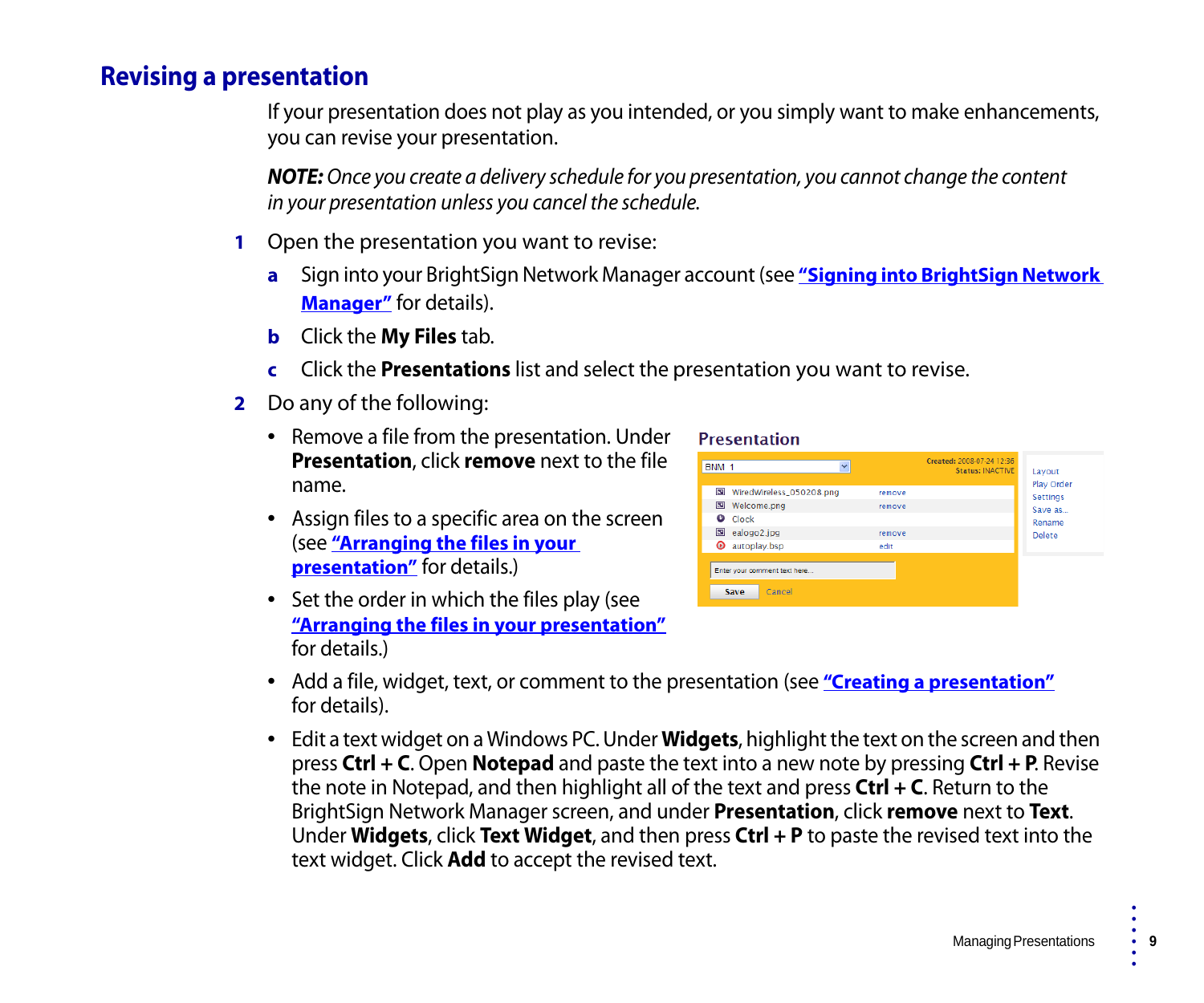- Edit a comment for a file. Under **Files**, click **Edit** in the comments column for that file.
- View a file. Under **Files**, click the file name.
- View a specific group of files. Under **Files**, click the **Filter By** list and select the type of files you want to view.

**TIP:** If you want to use this presentation as a template for other presentations, save a copy of it with a different name (see **["Copying a presentation"](#page-16-0)** for details).

#### <span id="page-13-0"></span>Changing your presentation settings

Before you schedule a presentation, you can change general settings for the presentation.

- **1** Open the presentation for which you want to change the settings:
	- **a** Sign into your BrightSign Network Manager account (see **["Signing into BrightSign Network](#page-4-4)  [Manager"](#page-4-4)** for details).
	- **b** Click the **My Files** tab.
	- **c** Click the **Presentations** list and select the presentation you want to revise.
- **2** Under **Presentation**, click **Settings**, and then adjust any of the following settings:
	- **Check Server for New Files:** Specify when BrightSign units check for new content. You can choose a time range such as 10 pm - 2am or a frequency such as every 12 hours. If you choose a time range, the units connect at random within the specified time frame. We recommend this method if you have several units that need to receive the same content.
	- **Unit Status Check:** Specify how often BrightSign units contact the network to indicate that they are up and running. This feature enables you to identify units that are not functioning or communicating with the network properly. To view the information collected by the unit status feature, create a report and look at the **Last Connect Time** data.

| <b>Settings</b>                                                                                                                      | $\times$ |
|--------------------------------------------------------------------------------------------------------------------------------------|----------|
| Check Server for New Files:   10 pm - 2 am<br>Why do this?<br>Unit Status Check: Every hour<br>Why do this?<br><b>Output Options</b> |          |
| Screen Resolution: ⊙ HDMI ○ VGA<br>1080i                                                                                             |          |
| Audio Output: Analog audio                                                                                                           |          |
| Volume: 100                                                                                                                          |          |
| Slide Transition: No effect                                                                                                          |          |
| Slide Delay Interval: 3<br>$\div$ Why do this?                                                                                       |          |
| Cancel<br><b>Save</b>                                                                                                                |          |

• •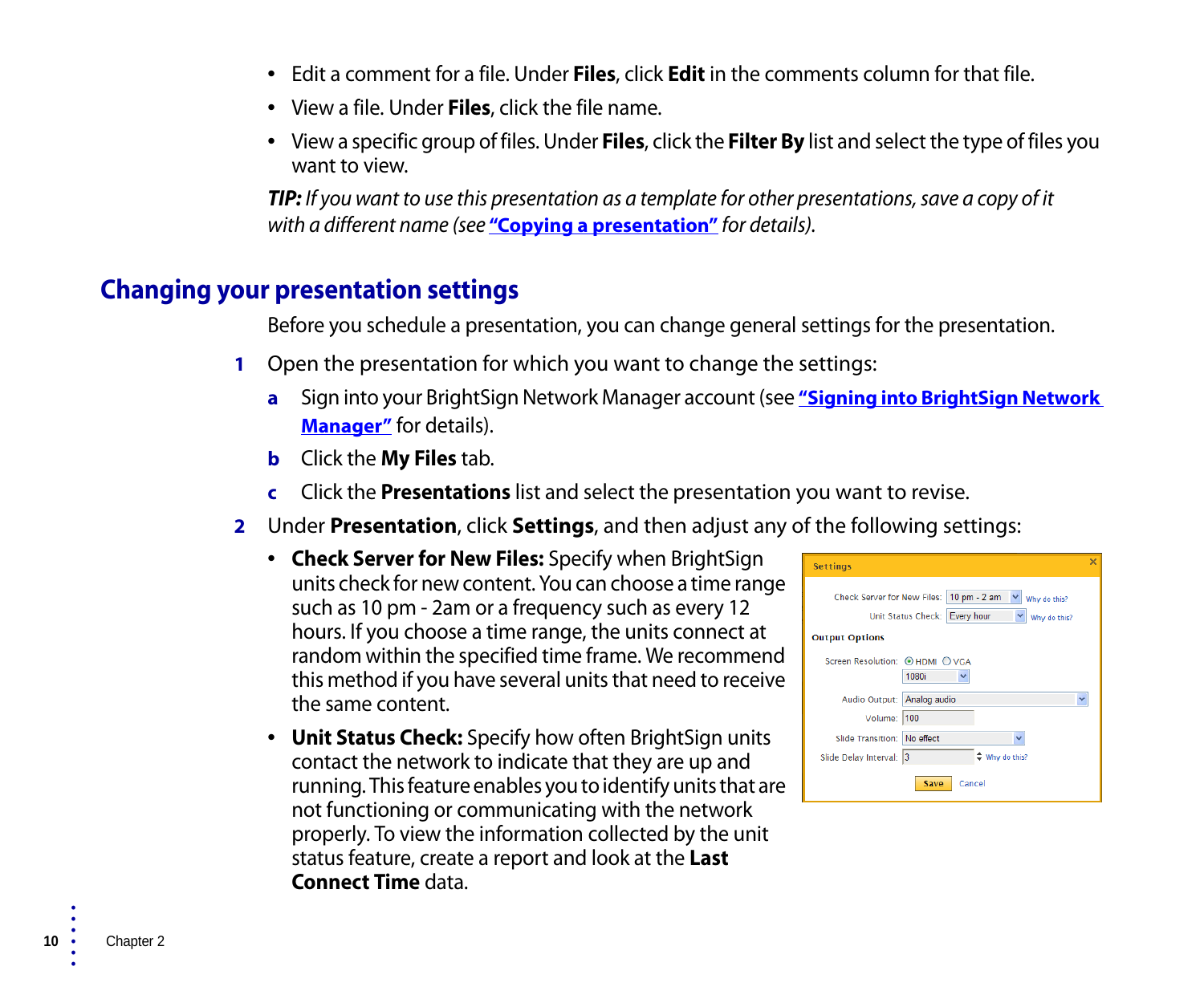- **Screen Resolution:** Select the **HDMI** or **VGA** video output connector, and then select the resolution setting of your video monitor. If you're using component video, select **HDMI**.
- **Audio Output:** Select the method used to output audio from the BrightSign units:
	- Analog audio
	- SPDIF audio with stereo PCM (HDMI audio)
	- SPDIF audio with raw AC3
	- Analog audio with raw AC3 output on the SPDIF connector
- **Volume:** Set the audio volume by selecting a number from 1–100.
- **Slide Transition:** Select the effect used to transition from one image to the next image. The selected transition applies to all zones in your presentation.
- **Slide Delay Interval:** Set how many seconds an image appears onscreen before moving to the next file in the playlist. The selected interval applies to all zones in your presentation.
- **3** Click **Save**.

#### <span id="page-14-0"></span>Scheduling a presentation

After you test your presentation and confirm that it plays as you intended, you're ready to create a delivery schedule. The delivery schedule determines which units in your BrightSign network will play the presentation and the dates and times the presentation begins to play.

A scheduled presentation has one of three statuses:

- **Active:** The presentation is currently running on the assigned BrightSign.
- **Pending:** The presentation is scheduled to run in the future.
- **Expired:** The presentation has reached its end date and been replaced by an active presentation.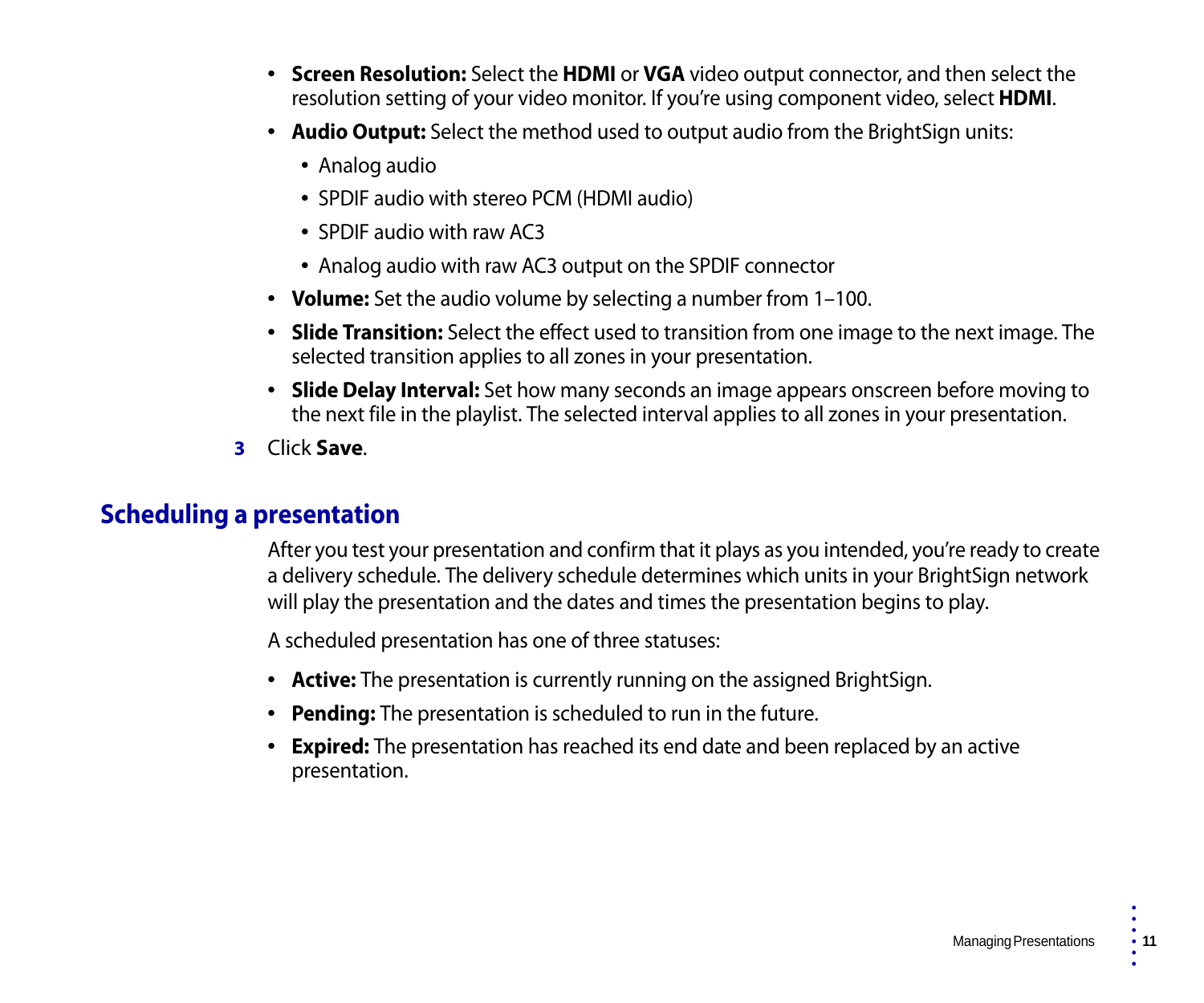Each BrightSign can contain only one active and one pending presentation. You can, however, schedule multiple pending presentations in BrightSign Network Manager, but only one pending presentation resides on a BrightSign at any given time. Each time a BrightSign connects to the network, it compares its active and pending presentation with the schedule on the server, and if necessary, it downloads a new active presentation and the next pending presentation. When a BrightSign is scheduled to switch presentations, playback stops, the card is modified to use the new content, and the unit reboots.

- **1** Open the scheduling screen:
	- **a** Sign into your BrightSign Network Manager account (see **["Signing into BrightSign](#page-4-4)  [Network Manager"](#page-4-4)** for details).
	- **b** Click **Schedule Presentation**.

**TIP:** If you're already signed in to BrightSign Network Manager, you can access the scheduling screen by clicking the **Scheduling** tab.

- **2** Assign the presentation to groups, dates, and times:
	- **a** Under **Unscheduled Presentations**, click the presentation you want to schedule.
	- **b** Click the boxes next to the groups to which you want to assign this presentation. (See **["Creating distribution](#page-19-1)  [groups"](#page-19-1)** for details on creating groups.)
	- **c** Enter an effective date for each of the assigned groups.
	- **d** Enter the time you want the presentation to play for each of the assigned groups.

| ×<br>Assign Groups, Date and Time to Presentation                                        |                       |                        |  |  |  |  |  |  |
|------------------------------------------------------------------------------------------|-----------------------|------------------------|--|--|--|--|--|--|
| Select the group you want to distribute this presentation to and assign a date and time. |                       |                        |  |  |  |  |  |  |
| <b>Group Name</b>                                                                        | <b>Effective Date</b> | <b>Time</b>            |  |  |  |  |  |  |
| Default                                                                                  | yyyy-mm-dd            | T.<br>00:00            |  |  |  |  |  |  |
| SouthEast<br>г                                                                           | yyyy-mm-dd            | Ta<br>00:00            |  |  |  |  |  |  |
| MidAtlantic                                                                              | yyyy-mm-dd            | Ta<br>00:00            |  |  |  |  |  |  |
| <b>NorthEast</b><br>П                                                                    | yyyy-mm-dd            | Пm<br>00:00            |  |  |  |  |  |  |
| NorthCentral                                                                             | vyvy-mm-dd            | Пm<br>00:00            |  |  |  |  |  |  |
| SouthCentral                                                                             | vyvy-mm-dd            | 匣<br>00:00             |  |  |  |  |  |  |
| SouthWest                                                                                | vyyy-mm-dd            | Te,<br>00:00           |  |  |  |  |  |  |
| <b>MidPacific</b>                                                                        |                       | $\frac{1}{2}$<br>00.00 |  |  |  |  |  |  |
| Schedule<br>Cancel                                                                       |                       |                        |  |  |  |  |  |  |

(Be sure to specify the time based on the time zone in which the unit is located).

**e** Click **Schedule**.

• •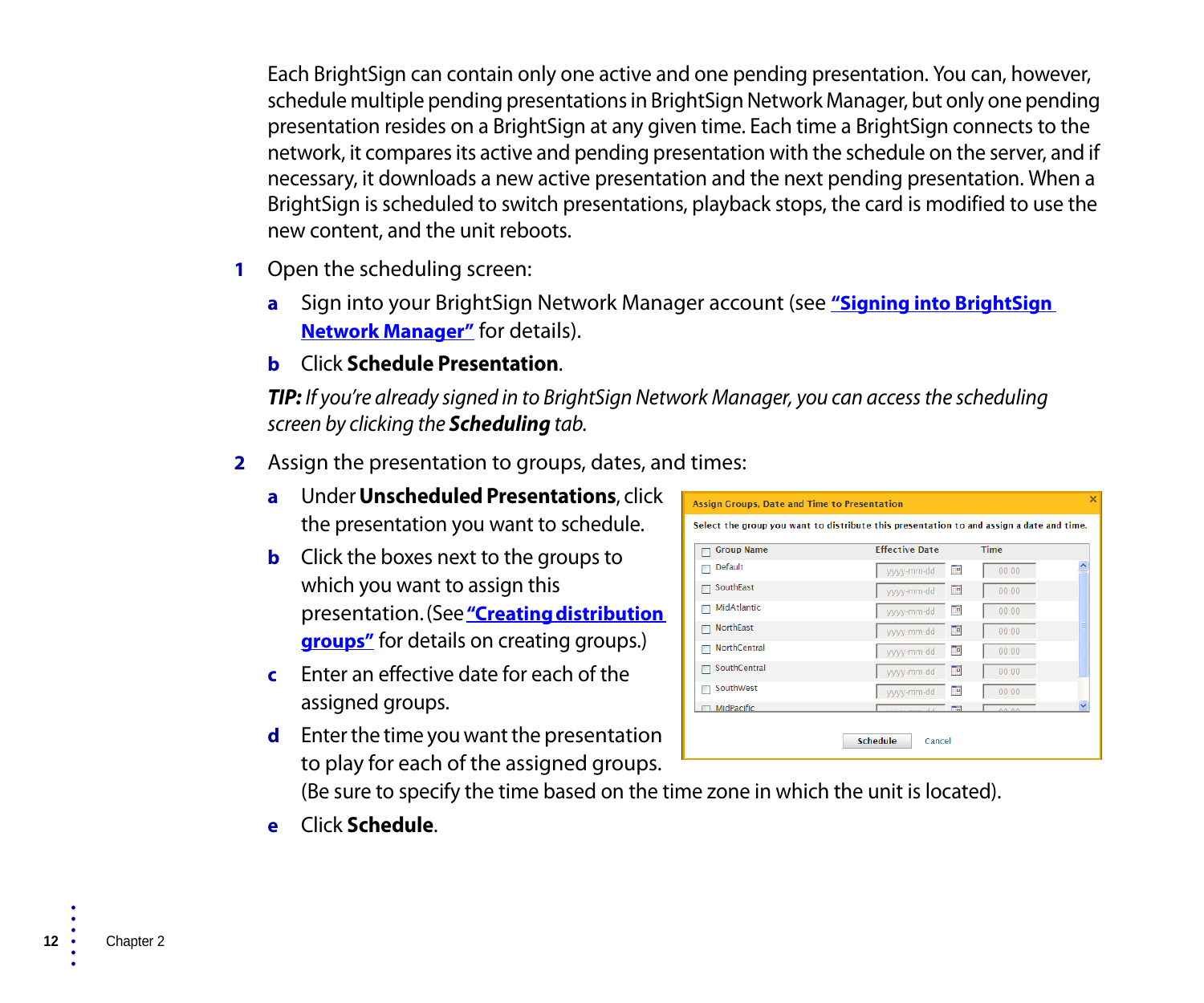#### <span id="page-16-0"></span>Copying a presentation

If you need to create a new presentation that is based on another presentation, you can use the Save As option to make a copy of an existing presentation.

- **1** Open the presentation you want to copy:
	- **a** Sign into your BrightSign Network Manager account (see **["Signing into BrightSign](#page-4-4)  [Network Manager"](#page-4-4)** for details).
	- **b** Click the **My Files** tab.
	- **c** Click the **Presentations** list and select the presentation you want to copy.
- **2** Save the copy:
	- **a** Under **Presentation**, click **Save As**.
	- **b** Enter a name for the copy of the presentation.
	- **c** Click **Save** to create the copy.

#### **Presentation** Created: 2008-07-24 23:17  $\blacktriangledown$  $BNM<sub>2</sub>$ **Status: INACTIVE** Lavout Play Order ActivateYourPlayer.png remove **Settings** ActivationCode.png remove Save as Congratulations.png remove  $\bullet$  Clock ealogo2.jpg remove Save Cancel T Text remove **O** autoplay.bsp edit Rename Delete **BNM 1 test comment Edit**

#### <span id="page-16-1"></span>Renaming a presentation

You can rename a presentation at any time.

- **1** Open the presentation you want to rename:
	- **a** Sign into your BrightSign Network Manager account (see **["Signing into BrightSign](#page-4-4)  [Network Manager"](#page-4-4)** for details).
	- **b** Click the **My Files** tab.
	- **c** Click the **Presentations** list and select the presentation you want to rename.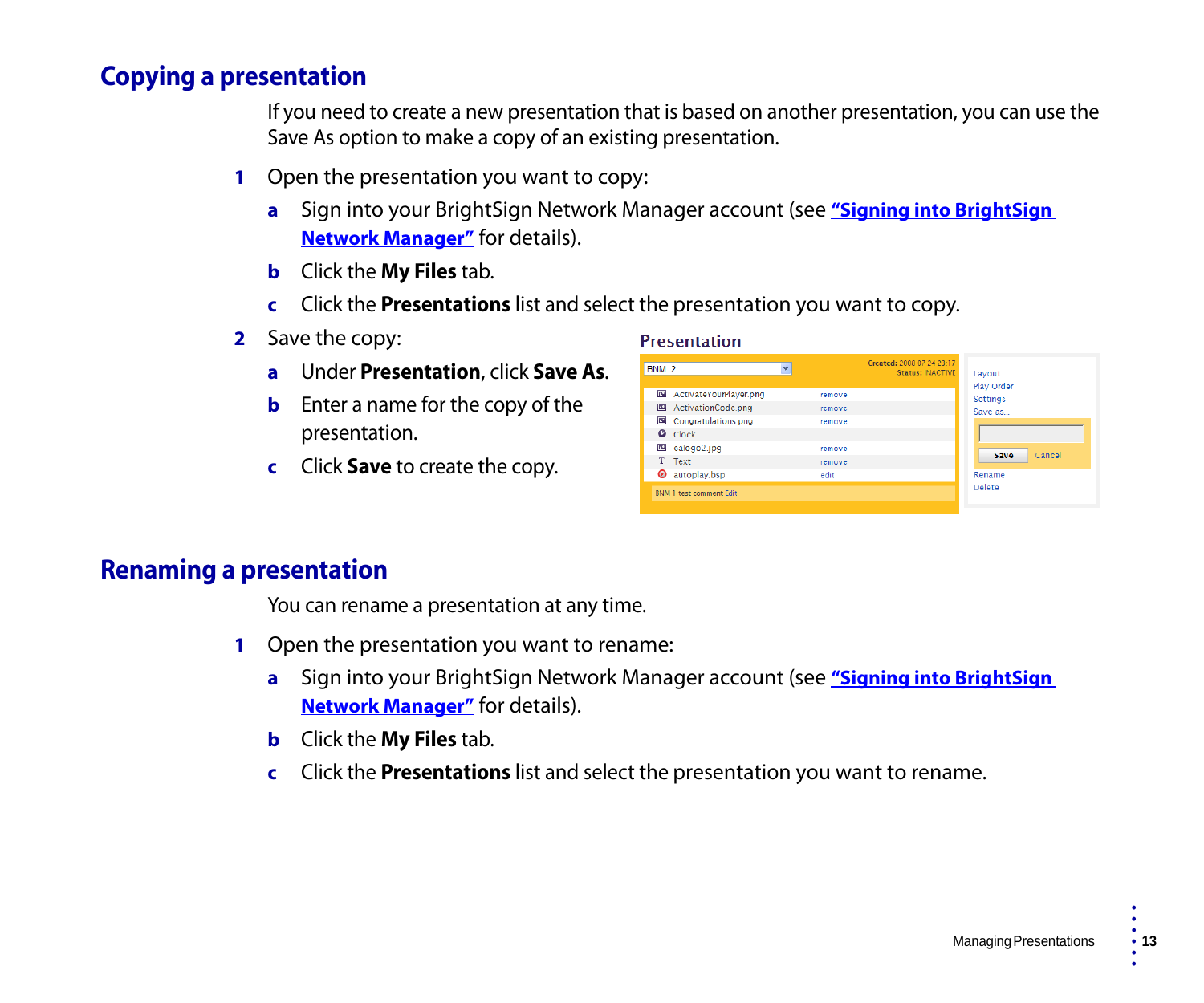- **2** Rename the presentation:
	- **a** Under **Presentation**, click **Rename**.
	- **b** Enter a new name for the presentation.
	- **c** Click **Save** to keep the new name.

#### **Presentation**

| BNM <sub>2</sub>                       | $\overline{\mathbf{v}}$ | Created: 2008-07-24 23:17<br><b>Status: INACTIVE</b> | Lavout<br>Play Order |
|----------------------------------------|-------------------------|------------------------------------------------------|----------------------|
| ActivateYourPlayer.png                 | remove                  |                                                      | <b>Settings</b>      |
| ActivationCode.png<br>$\overline{\Xi}$ | remove                  |                                                      | Save as              |
| Congratulations.png                    | remove                  |                                                      | Rename               |
| C Clock                                |                         |                                                      |                      |
| 图 ealogo2.jpg                          | remove                  |                                                      |                      |
| T Text                                 | remove                  |                                                      | Cancel<br>Save       |
| 0<br>autoplay.bsp                      | edit                    |                                                      |                      |
| <b>BNM 1 test comment Edit</b>         |                         |                                                      | Delete               |

#### <span id="page-17-0"></span>Deleting a presentation

You can delete any presentation that has not been assigned to a delivery schedule. Once you create a schedule for a presentation, you cannot delete it unless you cancel the schedule.

- **1** Open the presentation you want to delete:
	- **a** Sign into your BrightSign Network Manager account (see **["Signing into BrightSign](#page-4-4)  [Network Manager"](#page-4-4)** for details).
	- **b** Click the **My Files** tab.
	- **c** Click the **Presentations** list and select the presentation you want to delete.
- **2** Delete the presentation:
	- **a** Under **Presentation,** click **Delete**.
	- **b** Click **Yes** to confirm deletion, or click **Cancel** to keep the presentation.

• •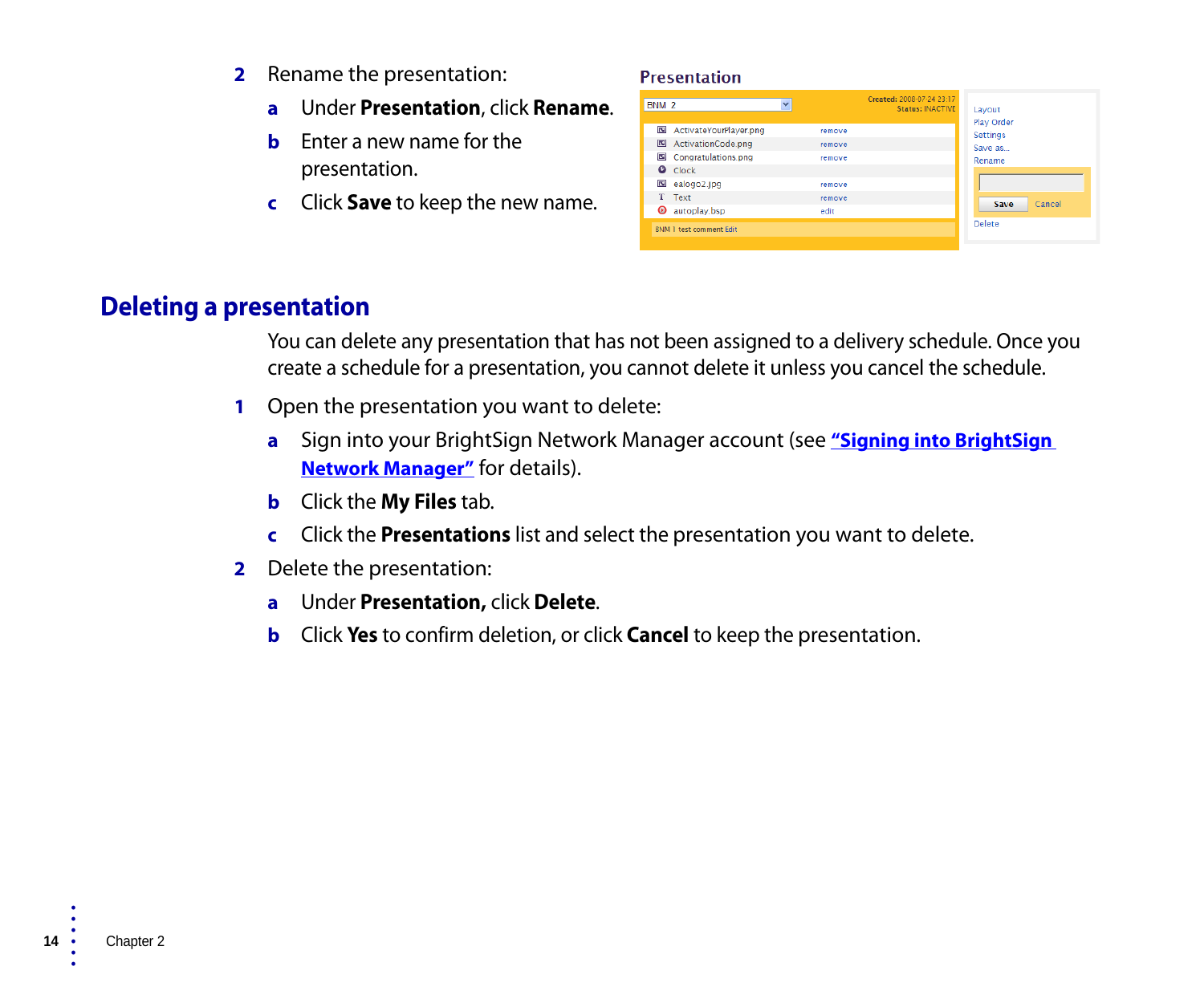## <span id="page-18-1"></span><span id="page-18-0"></span> Chapter 3 **• • • • • •** Managing Your BrightSign Network

This chapter shows you how to add units to your BrightSign network and how to create distribution groups, reports, and custom scripts.

#### <span id="page-18-2"></span>Adding units to your BrightSign network

Each unit represents a BrightSign that is connected to your network. Units enable you to distribute presentations to and view reports about specific BrightSigns.

When you set up your BrightSign network (see **["Setting up a BrightSign network"](#page-5-1)**), the BrightSigns you set up are automatically added as units in BrightSign Network Manager the first time the units connect to the network. You can, however, use the Units tab to add a name and description for each unit and to change the group and time zone you assigned when you created the CF/SD card.

- **1** Sign into your BrightSign Network Manager account (see **["Signing into BrightSign Network](#page-4-4)  [Manager"](#page-4-4)** for details).
- **2** Click the **Units** tab.
- **3** Click **Add Unit**.
- **4** Enter the **Unit ID**.
- **5** Click the **Group Assignment** list, select the group to which this unit belongs.

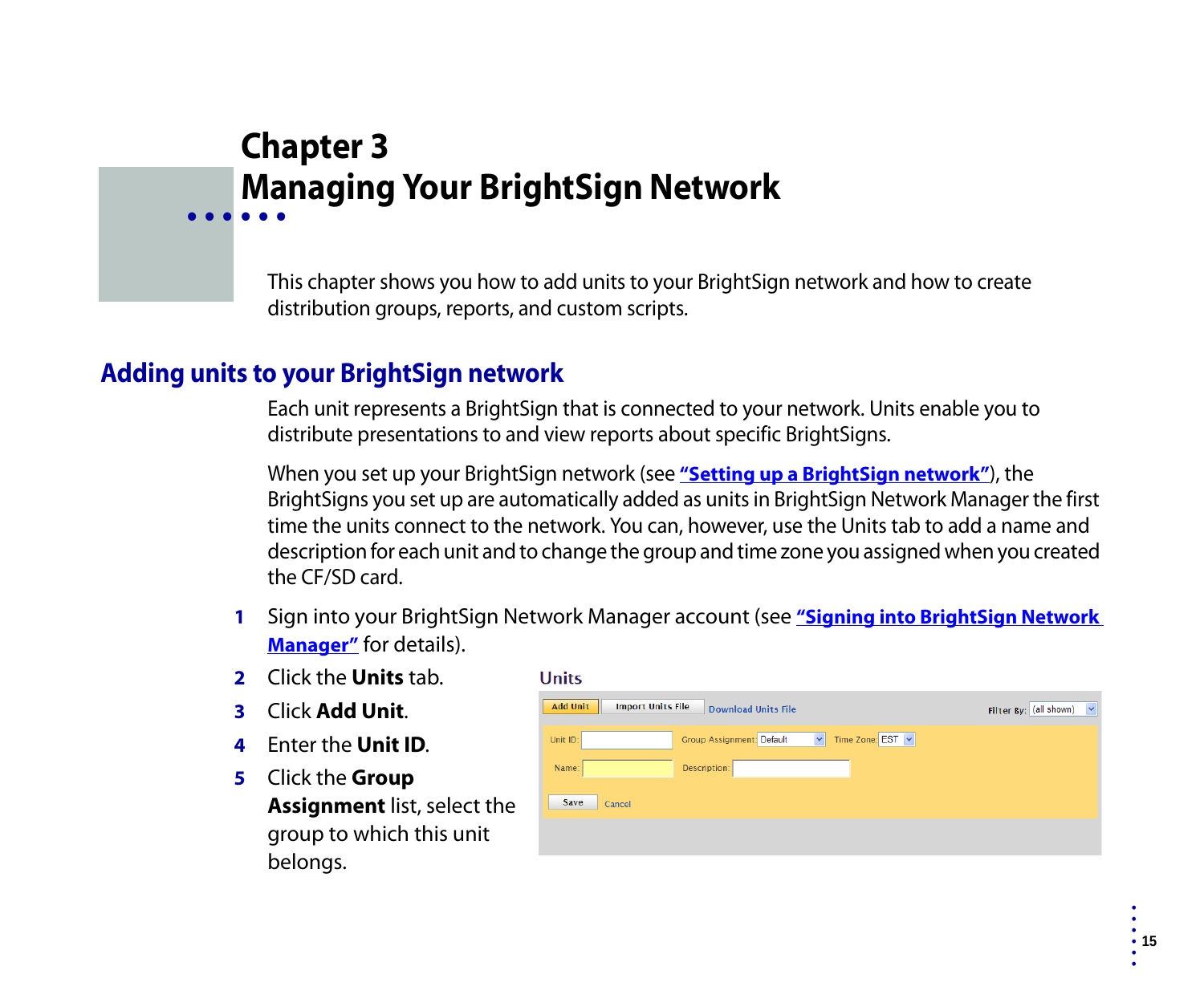- **6** Click the **Time Zone** list and select the time zone where this unit is located.
- **7** (Optional) Enter a **Name** and **Description** for this unit.
- **8** Click **Save**.

**TIP:** If you prefer to enter your unit information in a spreadsheet, you can download your Units information to your computer by clicking **Download Units File**. Open the file in a spreadsheet on your computer, enter your unit information, and then save the file. When you're ready to upload your unit information to BrightSign Network Manager, click **Import Unit File**, click **Browse** and select the location of the unit file, and then click **Upload**.

#### <span id="page-19-1"></span><span id="page-19-0"></span>Creating distribution groups

Groups enable you to test your presentation and then distribute them to a specific set of BrightSigns. For example, you can create groups based on the region or department in which the BrightSigns reside.

BrightSign Network Manager includes two default groups: Default and LocalTest. LocalTest is the group you use to test your presentations on your local network.

- **1** Sign into your BrightSign Network Manager account (see **["Signing into](#page-4-4)  [BrightSign Network Manager"](#page-4-4)** for details).
- **2** Click the **Groups** tab.
- **3** Click **Add Group**.
- **4** Enter a name for this group.
- **5** Click **Save**.

**TIP:** To delete a distribution group, click the **Delete** icon. When the **Delete Group**

| <b>Add Group</b><br>New Group Name<br>Cancel<br>Save<br><b>Active Presentation</b><br><b>Device Count</b><br><b>Pending Presentation</b><br><b>Group Name</b><br>m<br>Default<br>No active Presentation<br>No pending Presentation<br>$\Omega$<br>SouthEast<br>TΠ<br>$\Omega$<br>No active Presentation<br>BNM <sub>-1</sub><br>MidAtlantic.<br>m<br>$\Omega$<br>No active Presentation<br>RNM 1<br>m<br><b>NorthFast</b><br>$\Omega$<br>No active Presentation<br>No pending Presentation<br>Ŵ<br><b>NorthCentral</b><br>$\Omega$<br>No pending Presentation<br>No active Presentation<br>SouthCentral<br>TΠ<br>$\Omega$<br>No pending Presentation<br>No active Presentation<br>m<br>SouthWest<br>$\Omega$<br>No pending Presentation<br>No active Presentation<br>m<br><b>MidPacific</b><br>$\Omega$<br>No pending Presentation<br>No active Presentation<br>Ú<br><b>NorthWest</b><br>$\mathbf{O}$<br>No pending Presentation<br>No active Presentation | <b>Groups</b> |  |  |
|------------------------------------------------------------------------------------------------------------------------------------------------------------------------------------------------------------------------------------------------------------------------------------------------------------------------------------------------------------------------------------------------------------------------------------------------------------------------------------------------------------------------------------------------------------------------------------------------------------------------------------------------------------------------------------------------------------------------------------------------------------------------------------------------------------------------------------------------------------------------------------------------------------------------------------------------------------|---------------|--|--|
|                                                                                                                                                                                                                                                                                                                                                                                                                                                                                                                                                                                                                                                                                                                                                                                                                                                                                                                                                            |               |  |  |
|                                                                                                                                                                                                                                                                                                                                                                                                                                                                                                                                                                                                                                                                                                                                                                                                                                                                                                                                                            |               |  |  |
|                                                                                                                                                                                                                                                                                                                                                                                                                                                                                                                                                                                                                                                                                                                                                                                                                                                                                                                                                            |               |  |  |
|                                                                                                                                                                                                                                                                                                                                                                                                                                                                                                                                                                                                                                                                                                                                                                                                                                                                                                                                                            |               |  |  |
|                                                                                                                                                                                                                                                                                                                                                                                                                                                                                                                                                                                                                                                                                                                                                                                                                                                                                                                                                            |               |  |  |
|                                                                                                                                                                                                                                                                                                                                                                                                                                                                                                                                                                                                                                                                                                                                                                                                                                                                                                                                                            |               |  |  |
|                                                                                                                                                                                                                                                                                                                                                                                                                                                                                                                                                                                                                                                                                                                                                                                                                                                                                                                                                            |               |  |  |
|                                                                                                                                                                                                                                                                                                                                                                                                                                                                                                                                                                                                                                                                                                                                                                                                                                                                                                                                                            |               |  |  |
|                                                                                                                                                                                                                                                                                                                                                                                                                                                                                                                                                                                                                                                                                                                                                                                                                                                                                                                                                            |               |  |  |
|                                                                                                                                                                                                                                                                                                                                                                                                                                                                                                                                                                                                                                                                                                                                                                                                                                                                                                                                                            |               |  |  |
|                                                                                                                                                                                                                                                                                                                                                                                                                                                                                                                                                                                                                                                                                                                                                                                                                                                                                                                                                            |               |  |  |
|                                                                                                                                                                                                                                                                                                                                                                                                                                                                                                                                                                                                                                                                                                                                                                                                                                                                                                                                                            |               |  |  |
|                                                                                                                                                                                                                                                                                                                                                                                                                                                                                                                                                                                                                                                                                                                                                                                                                                                                                                                                                            |               |  |  |
|                                                                                                                                                                                                                                                                                                                                                                                                                                                                                                                                                                                                                                                                                                                                                                                                                                                                                                                                                            |               |  |  |

message appears, select the group into which you want to transfer any units assigned to the group you're deleting, and then click **OK**.

Chapter 3 •

• •

• • •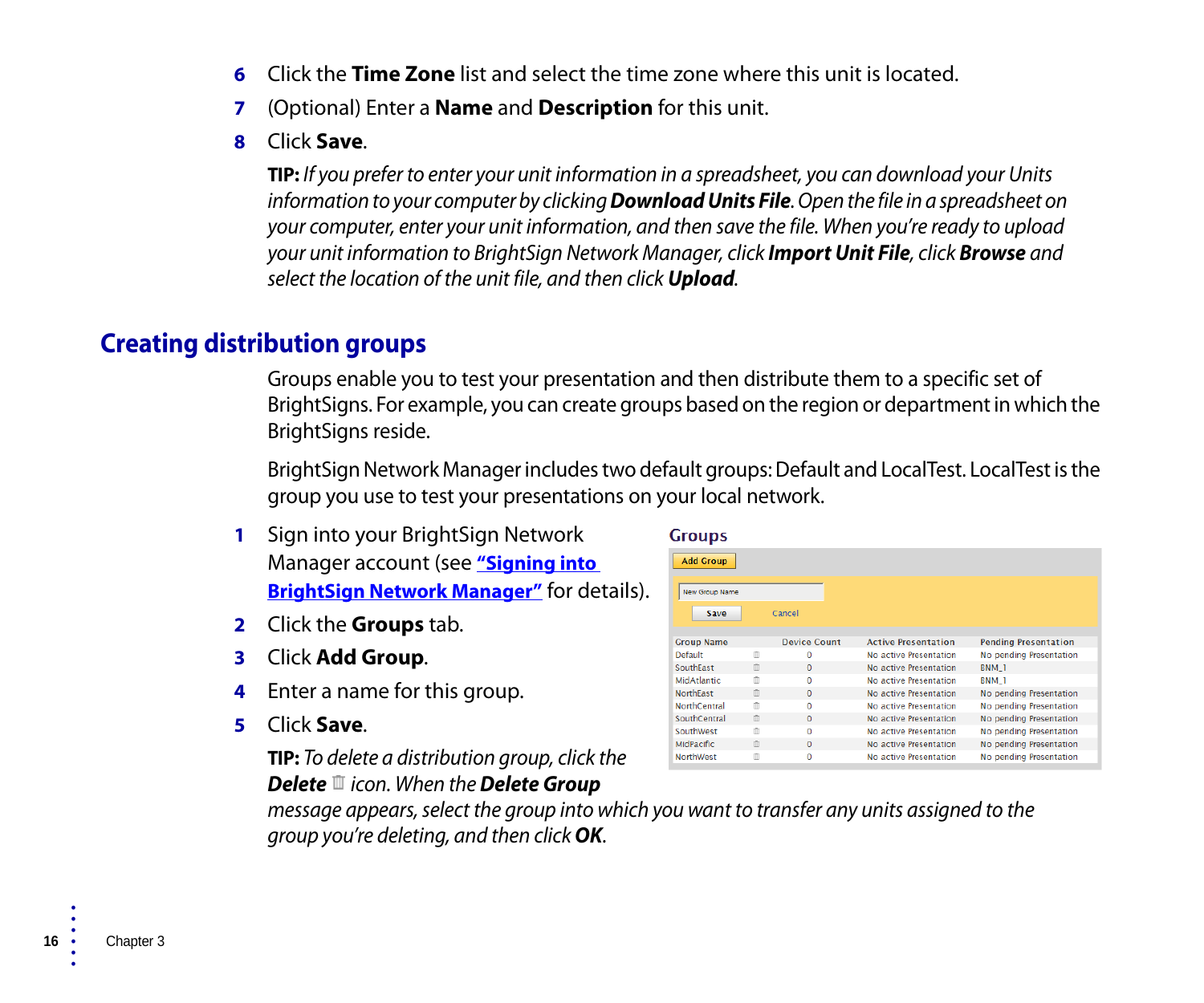#### <span id="page-20-0"></span>Creating reports

You can view and download usage information for the BrightSigns in your network. Each entry on the report represents a different BrightSign unit, and includes the following information:

- Last time the unit connected to the network
- Unique unit ID (mac address)
- Unit name and description (if assigned)
- Group and time zone when unit connected to the network
- Active and pending presentations
- IP address
- CF/SD card size

#### <span id="page-20-1"></span>Viewing reports

- **1** Sign into your BrightSign Network Manager account (see **["Signing into BrightSign Network](#page-4-4)  [Manager"](#page-4-4)** for details).
- **2** Click the **Reports** tab.
- **3** Click the **Filter By** list and select the group(s) you want to include in this report.

#### <span id="page-20-2"></span>Downloading reports

You can download report information to your computer and then import the information into another application to format it.

- **1** Sign into your BrightSign Network Manager account (see **["Signing into BrightSign Network](#page-4-4)  [Manager"](#page-4-4)** for details).
- **2** Click the **Reports** tab.
- **3** Click the **Filter By** list and select the group(s) you want to include in this report.
- **4** Click **Download Report Data**.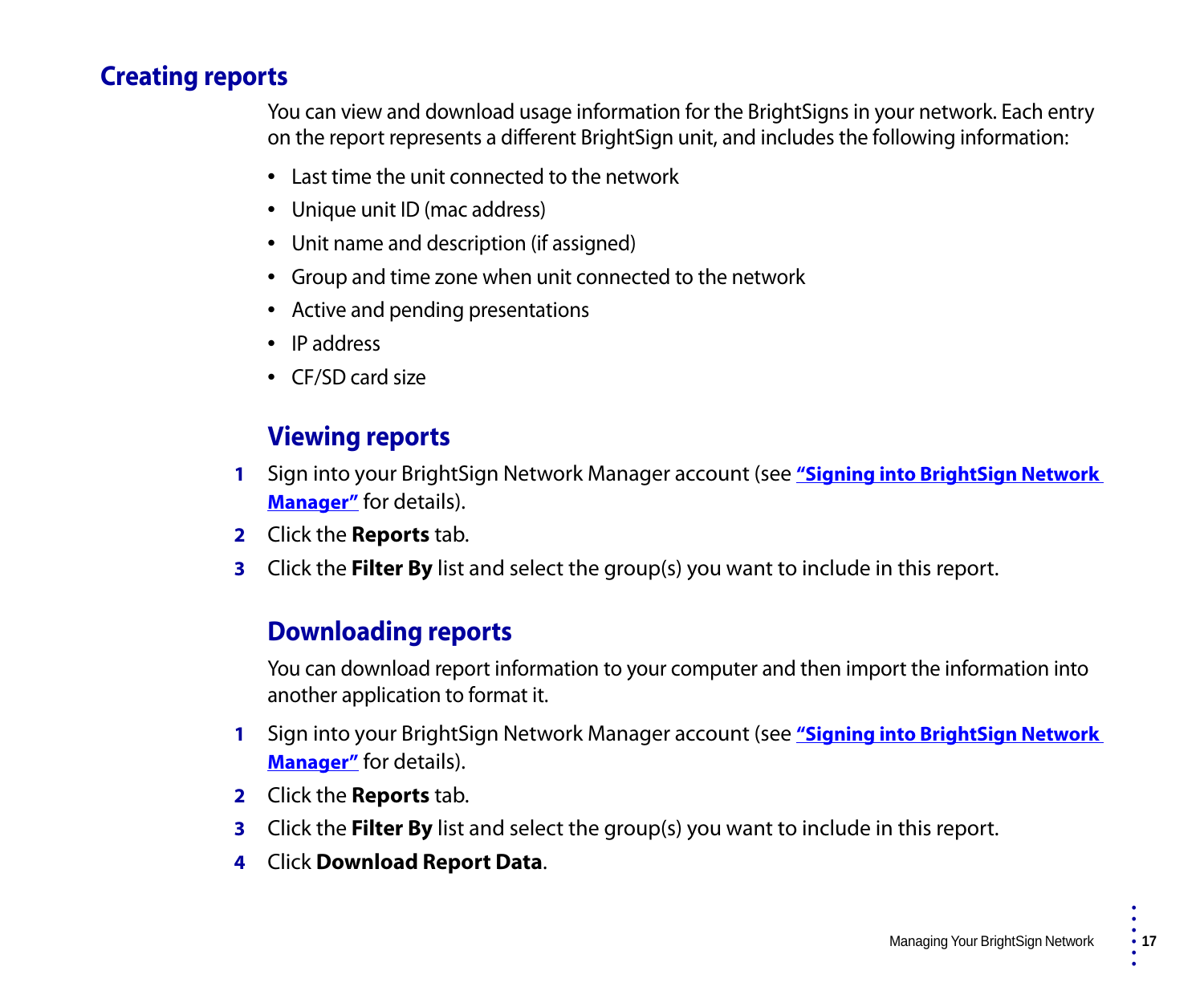- **5** Click **Save**, and select the folder in which you want to store the report data.
- **6** Click **Save** to begin the download.
- **7** Import the file into a spreadsheet, database, or another application that can read a CSV (comma separated values) file and format the report.

#### <span id="page-21-0"></span>Creating custom presentations

The web-based BrightSign Network Manager software enables you to create a wide range of presentations. If you need to include features in your presentation that are not supported by the web-based software, you can create a custom presentation in one of the following ways:

- Create a custom playlist from scratch
- Create a custom CSV file from scratch
- Use BrightSign Network Manager to create a playlist, and then customize it

For details on creating custom playlists and CSV files from scratch, see the BrightSign User Guide at **[www.roku.com/brightsign/support/userguide.php](http://www.roku.com/brightsign/support/userguide.php)**. To customize the playlist you create with BrightSign Network Manager, follow the steps in this section.

#### <span id="page-21-1"></span>Customizing a playlist you create with BrightSign Network Manager

- **1** If necessary, open the presentation you want to modify:
	- **a** Sign into your BrightSign Network Manager account (see **["Signing into BrightSign](#page-4-4)  [Network Manager"](#page-4-4)** for details).
	- **b** Click the **My Files** tab.
	- **c** Click the **Presentations** list and select the presentation for which you want to customize the playlist.
- **2** Create a playlist by arranging the files in your presentation (see **["Arranging the files in your](#page-9-1)  [presentation"](#page-9-1)** for details).

• •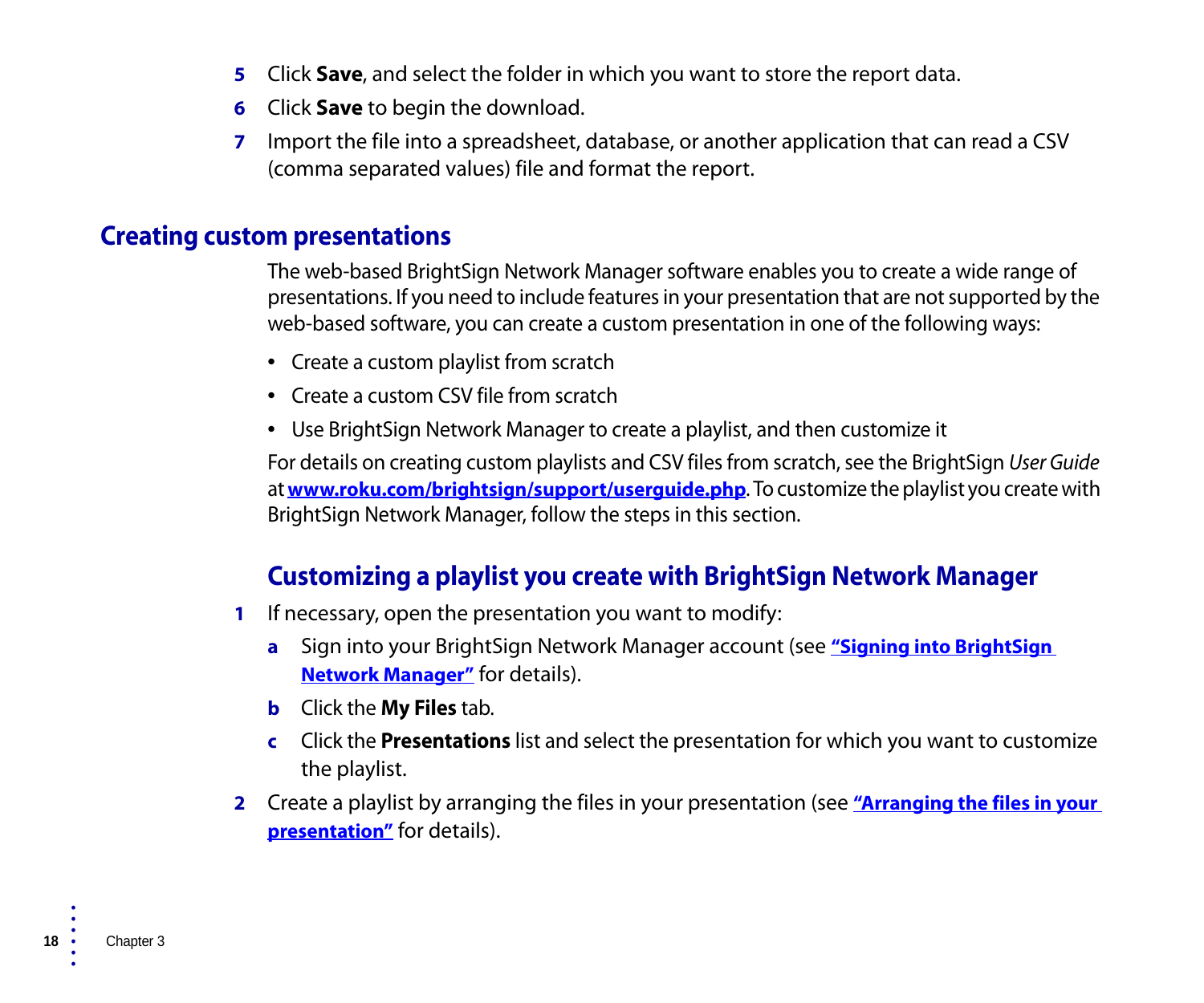- **3** Download the playlist to your computer:
	- **a** On the **autoplay.bsp** line under **Presentation**, click **Edit**.
	- **b** When the Advanced Script Editing message appears, click **autoplay.bsp**.
	- **c** Click **Save**.
	- **d** Select the folder where you want to store the file and then click **Save**.
- **4** On your computer, edit the file you downloaded.

#### <span id="page-22-0"></span>Adding a playlist or CSV file to your presentation

Whether you create a playlist or CSV file from scratch, or customize a playlist that you created with BrightSign Network Manager, you can use the following steps to add the file to your presentation.

- **1** Sign into your BrightSign Network Manager account (see **["Signing into BrightSign Network](#page-4-4)  [Manager"](#page-4-4)** for details).
- **2** Click the **My Files** tab.
- **3** Under **Files**, click **Upload New Files**.
- **4** Select the type of file you want to add:
	- Click **Upload a custom playlist file** to add a playlist you customized or created from scratch.
	- Click **Upload a CSV file** to add a CSV you created.
- **5** Select the presentation to which you want to add the file:
	- Select **Create a new presentation** to add the file to a new presentation.
	- Select **Add to an existing one** and select an existing presentation from the list.

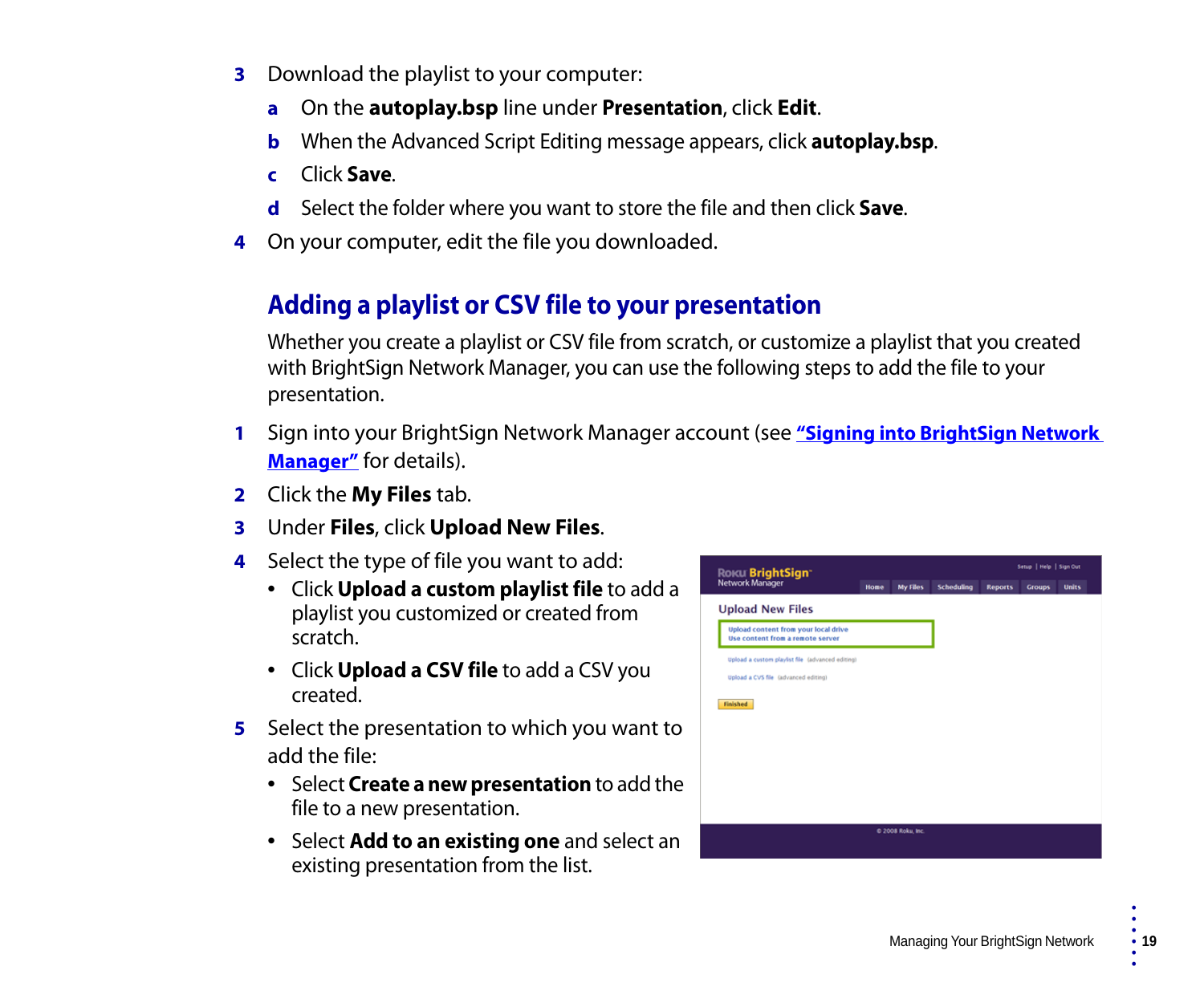- **6** Click **Browse** and select the playlist or CSV file on your computer.
- **7** Do one of the following depending on the option you selected in step 4:
	- Click **Upload a Playlist File**.
	- Click **Upload a CSV File**.
- **8** Click **Finished**.

#### <span id="page-23-0"></span>Updating your BrightSign software

Roku periodically updates the BrightSign Network Manager. When a new version is available, you can download it from the BrightSign website. The update process is very safe. If for some reason the update fails, for example if there is a power failure in the middle of the update, the unit boots in safe-mode and completes the update.

- **1** Sign into your BrightSign Network Manager account (see **["Signing into BrightSign Network](#page-4-4)  [Manager"](#page-4-4)** for details).
- **2** Download the update file to your computer:
	- **a** Click **Setup** in the upper-right corner.
	- **b** Under **Beta Downloads**, click the version you want to download.
	- **c** Click **Save**, and select the folder in which you want to store the report data.
	- **d** Click **Save** to begin the download.
- **3** Extract the update file onto your CF/SD card and give it one of the following names:
	- **update.rok**: Use this file name if you want to auto-delete the update file after the update is complete. This is useful when you want to distribute the update to the field on the same CF/SD card that contains the display content. After the first boot, the BrightSign automatically runs any auto-run content on the CF/SD card.
	- update save.rok: Use this file name if you want to keep the update file on the CF/SD card after the update is complete. This is useful when you want to use the same CF/SD card to update multiple BrightSigns.

• •